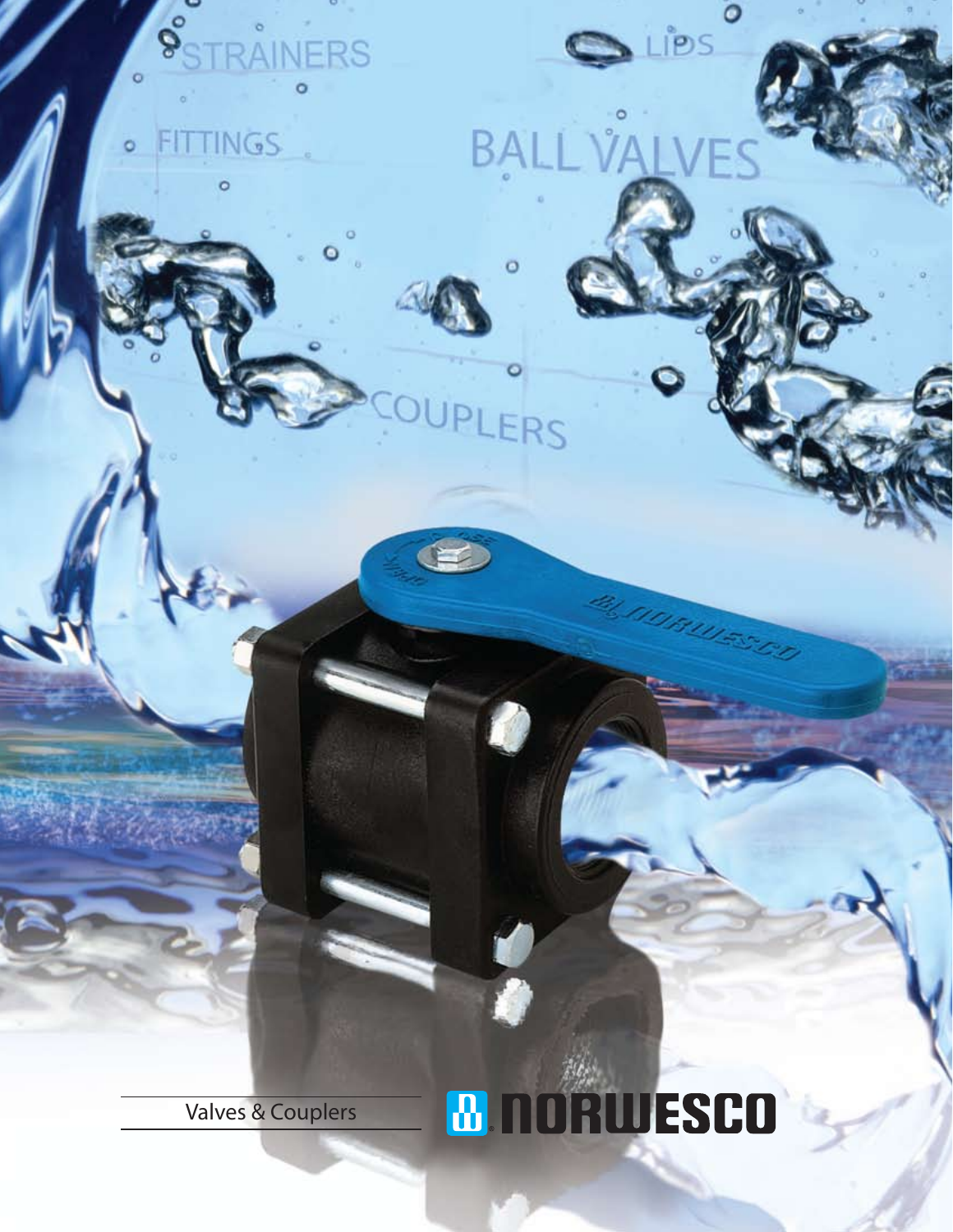







#### **Bolted Ball Valves**

- Manufactured from glass re-inforced polypropylene for strength and durability – will never rust or corrode.
- Self-aligning ball rotates freely against Teflon<sup>®</sup> seats.
- Unique body-to-flange design allows for low torque on/off operation.
- Viton O-ring stem seal and EPDM O-ring body seal.
- Available with blue Norwesco handle or blank yellow handle.
- Pressure rated at 125 PSI @ 70˚F.
- All valves tested by air pressure under water.

#### *Recommended Operating Pressure:*

#### *½***" thru 3" – 100 PSI @ 0°F • 125 PSI @ 70°F • 70 PSI @ 150°F 4" – 70 PSI @ 0°F • 90 PSI @ 70°F • 50 PSI @ 150°F**

| Item Code      | <b>Description</b>                  | <b>Blue Handle</b><br>Part No. | <b>Yellow Handle</b><br>Part No. | Standard<br>Packaging |
|----------------|-------------------------------------|--------------------------------|----------------------------------|-----------------------|
| $\mathsf{A}$   | 1/ <sub>2</sub> " Full Port         | 60540                          | 61115                            | 24                    |
| $\overline{A}$ | 3/4" Full Port                      | 60541                          | 61116                            | 24                    |
| $\overline{A}$ | 1" Standard Port                    | 60542                          | 61117                            | 24                    |
| $\overline{A}$ | 1" Full Port                        | 60543                          | 61118                            | 24                    |
| A              | 11/4" Standard Port                 | 61734                          | 61119                            | 24                    |
| A              | 11/4" Full Port                     | 60527                          | 61120                            | 24                    |
| $\overline{A}$ | 11/2" Full Port                     | 60526                          | 61121                            | 24                    |
| D              | 11/ <sub>2</sub> " Full Port Nozzle | 60544                          | 61125                            | 12                    |
| $\overline{A}$ | 2" Standard Port                    | 60529                          | 61122                            | 24                    |
| C              | 2" Standard Port M x F              | 62046                          |                                  | 24                    |
| D              | 2" Standard Port Nozzle             | 60545                          | 61126                            | 12                    |
| <sub>R</sub>   | 2" Full Port                        | 60528                          | 61123                            | 12                    |
|                | 2" Full Port M x F                  | 61876                          |                                  | 12                    |
| D              | 2" Full Port Nozzle                 | 60546                          | 61127                            | 9                     |
| <sub>B</sub>   | 3" Full Port                        | 61720                          | 61124                            | 8                     |
|                | 3" Full Port M x F                  | 62047                          |                                  | 8                     |
| F              | 4" Full Port                        | 62787                          | 62788                            | $\overline{4}$        |

#### **Compact Bolted Ball Valves**

- Male pipe thread end flange and cam action coupler end flange eliminate the need for additional fittings.
- Manufactured from glass re-inforced polypropylene for strength and durability will never rust or corrode.
- Self-aligning ball rotates freely against Teflon® seats.
- Unique body-to-flange design allows for low torque on/off operation.
- Viton O-ring stem seal and EPDM O-ring body seal.
- Available with blue Norwesco handle or blank yellow handle.
- Pressure rated at 125 PSI @70˚F.
- All valves tested by air pressure under water.

#### **Recommended Operating Pressure: 100 PSI @ 0°F • 125 PSI @ 70°F • 70 PSI @ 150°F**

| <b>Item Code</b> | <b>Description</b>          | <b>Blue Handle</b><br>Part No. | <b>Yellow Handle</b><br>Part No. | <b>Standard</b><br>Packaging |
|------------------|-----------------------------|--------------------------------|----------------------------------|------------------------------|
| F.               | $2"$ Full Port M $\times$ F | 62286                          | 62308                            | 12                           |
| G                | 2" Full Port F x F          | 62287                          | 62309                            | 12                           |
| Н                | 2" Full Port M x M Coupler  | 62288                          | 62310                            | 12                           |
|                  | 2" Full Port F x M Coupler  | 62314                          | 62313                            | 12                           |

Replacement parts available. See page 14.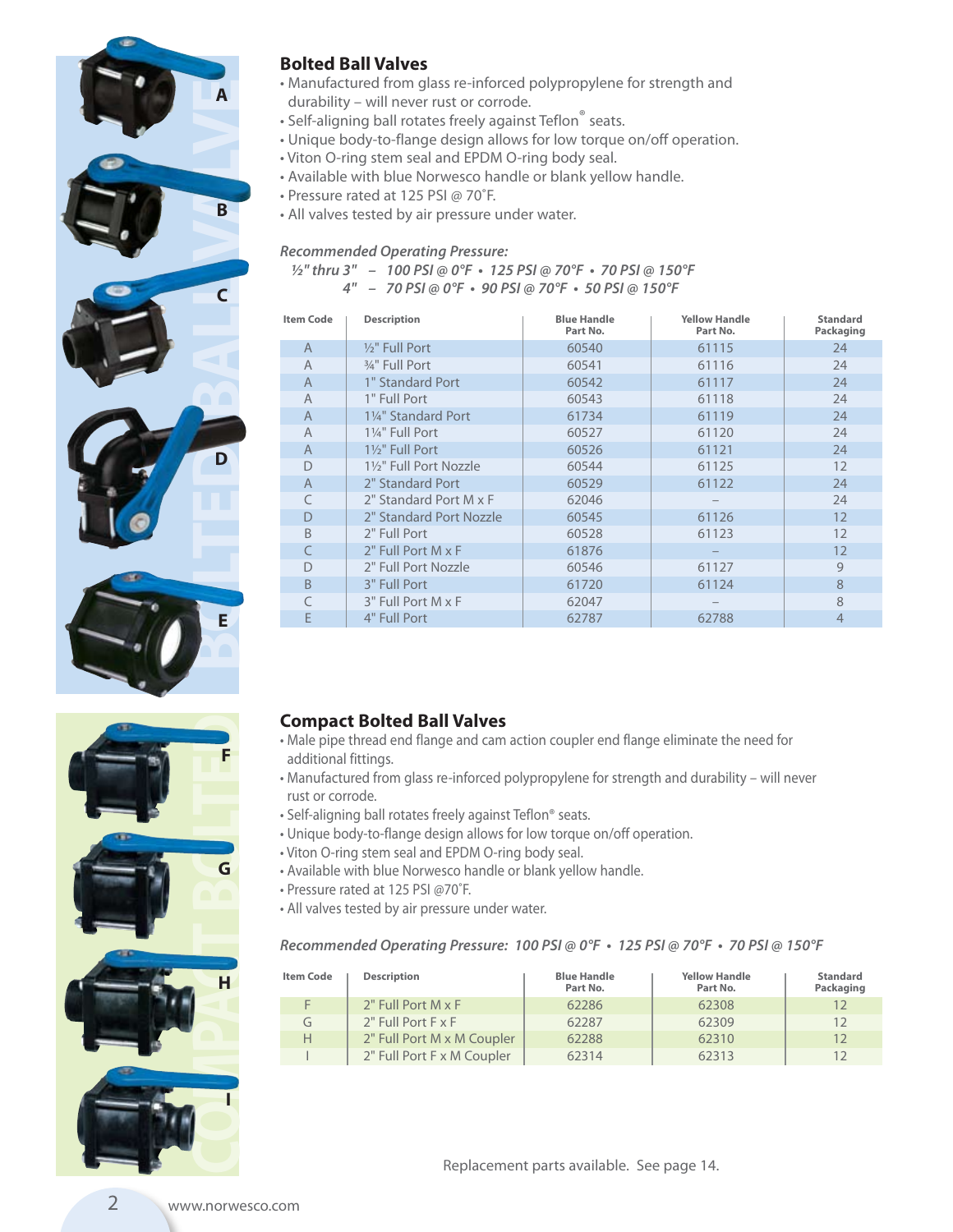#### **Single Union Ball Valves**

- Manufactured from polypropylene.
- Teflon® seats.
- EPDM O-rings (viton kits available).
- Pressure rated at 125 PSI @ 70˚F.
- All valves tested by air pressure under water.

**Recommended Operating Pressure: 100 PSI @ 0°F • 125 PSI @ 70°F • 70 PSI @ 150°F**

| <b>Item Code</b> | <b>Description</b>   | Part No. | <b>Standard</b><br>Packaging |
|------------------|----------------------|----------|------------------------------|
| $\overline{A}$   | $1/2$ " Single Union | 60409    | 24                           |
| $\overline{A}$   | 3/4" Single Union    | 60410    | 24                           |
| $\overline{A}$   | 1" Single Union      | 60411    | 24                           |
| $\overline{A}$   | 11/4" Single Union   | 60412    | 12                           |
| $\overline{A}$   | 11/2" Single Union   | 60413    | 12                           |
| $\overline{A}$   | 2" Single Union      | 60414    | 12                           |
| $\overline{A}$   | 3" Single Union      | 60415    | $\overline{4}$               |
| B                | 1" 45° Nozzle Valve  | 60479    | 24                           |

# **SINGLE UNION** B

#### **Multi-Port Ball Valves**

- Manufactured from polypropylene.
- Teflon® seats.
- EPDM O-rings (viton kits available).
- Pressure rated at 125 PSI @ 70˚F.
- All valves tested by air pressure under water.
- Three position settings: bottom-to-right, bottom-to-left or off.

**Recommended Operating Pressure: 100 PSI @ 0°F • 125 PSI @ 70°F • 70 PSI @ 150°F**

| <b>Item Code</b> | <b>Description</b>                     | Part No. | <b>Standard</b><br>Packaging |
|------------------|----------------------------------------|----------|------------------------------|
|                  | <sup>3/4"</sup> True Union (Full Port) | 60417    | 24                           |
|                  | 2" Multi-port (Standard Port)          | 60418    |                              |

#### **Stainless Steel Ball Valves**

- Manufactured from 316 stainless steel.
- Full port construction.
- Water, oil and gas rated to 1000 PSI.
- Locking handle.
- Teflon® seats and seals.
- Polished stainless steel ball for precise operation.
- Tested by air pressure under water.

**Recommended Operating Pressure: 1,000 PSI @ -20°F • 1,000 PSI @ 100°F • 200 PSI @ 350°F**

| <b>Item Code</b> | <b>Description</b>          | Part No. |
|------------------|-----------------------------|----------|
| Е                | 3/8" Full Port              | 60480    |
| E                | 1/ <sub>2</sub> " Full Port | 60481    |
| E                | 3/4" Full Port              | 60482    |
| E                | 1" Full Port                | 60483    |
| E                | 11/4" Full Port             | 60484    |
| E                | 11/2" Full Port             | 60485    |
| E                | 2" Full Port                | 60487    |
| F                | 3" Full Port                | 60488    |





3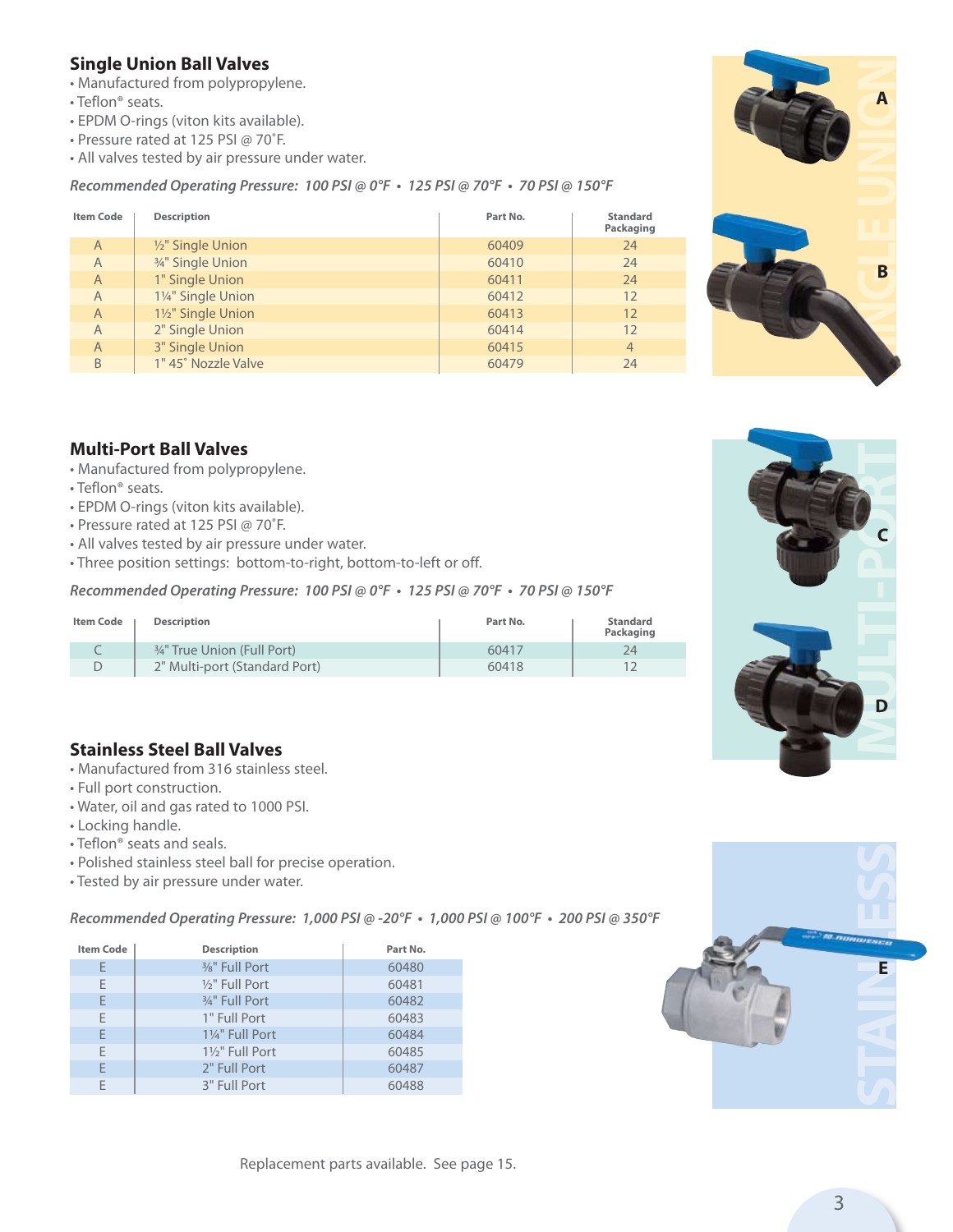#### **Cam Action Couplers and Adapters**

- Manufactured from glass re-inforced polypropylene.
- Smooth operating stainless steel cam arms and pins.
- Standard with EPDM gaskets.
- Interchangeable with other couplers and adapters.

#### *Recommended Operating Pressure:*

```
½" thru 2" – 100 PSI @ 0°F • 125 PSI @ 70°F • 70 PSI @ 150°F
3" and 4" – 70 PSI @ 0°F • 90 PSI @ 70°F • 50 PSI @ 150°F
```

| <b>Item Code</b> | <b>Description</b>             | Size and Part No.           |                     |       |                  |                  |       |       |       |
|------------------|--------------------------------|-----------------------------|---------------------|-------|------------------|------------------|-------|-------|-------|
|                  |                                | $\frac{1}{2}$ <sup>11</sup> | $3/4$ <sup>11</sup> | 1"    | $1\frac{1}{4}$ " | $1\frac{1}{2}$ " | 2"    | 3"    | 4"    |
| $\overline{A}$   | Male Adapter - Female Thread   | 61199                       | 61207               | 61215 | 61223            | 61231            | 61239 | 61247 | 62789 |
| B                | Female Coupler - Male Thread   | 61255                       | 61259               | 61263 | 61267            | 61271            | 61275 | 61279 | 62790 |
|                  | Female Coupler - Hose Shank    | 61256                       | 61260               | 61264 | 61268            | 61272            | 61276 | 61280 | 62791 |
| D                | Female Coupler - Female Thread | 61257                       | 61261               | 61265 | 61269            | 61273            | 61277 | 61281 | 62792 |
| E                | Male Adapter - Hose Shank      | 61203                       | 61211               | 61219 | 61227            | 61235            | 61243 | 61251 | 62793 |
| F                | Male Adapter - Male Thread     | 61204                       | 61212               | 61220 | 61228            | 61236            | 61244 | 61252 | 62794 |
| DC               | Dust Cap for Male Adapter      | 61258                       | 61258               | 61266 | 61274            | 61274            | 61278 | 61282 | 62795 |
| <b>DP</b>        | Dust Plug for Female Coupler   | 61214                       | 61214               | 61222 | 61238            | 61238            | 61246 | 61254 | 62796 |

#### Standard Packaging: ½" thru 3" = 24; 4" = 8

NOTE: ½" couplers and adapters will interchange with ¾" couplers and adapters. Only the threads and barbs are ½". 1¼" couplers and adapters will interchange with 1½" couplers and adapters. Only the threads and barbs are 1¼".



WARNING: Do not release cam arms when liquid in the line is under pressure.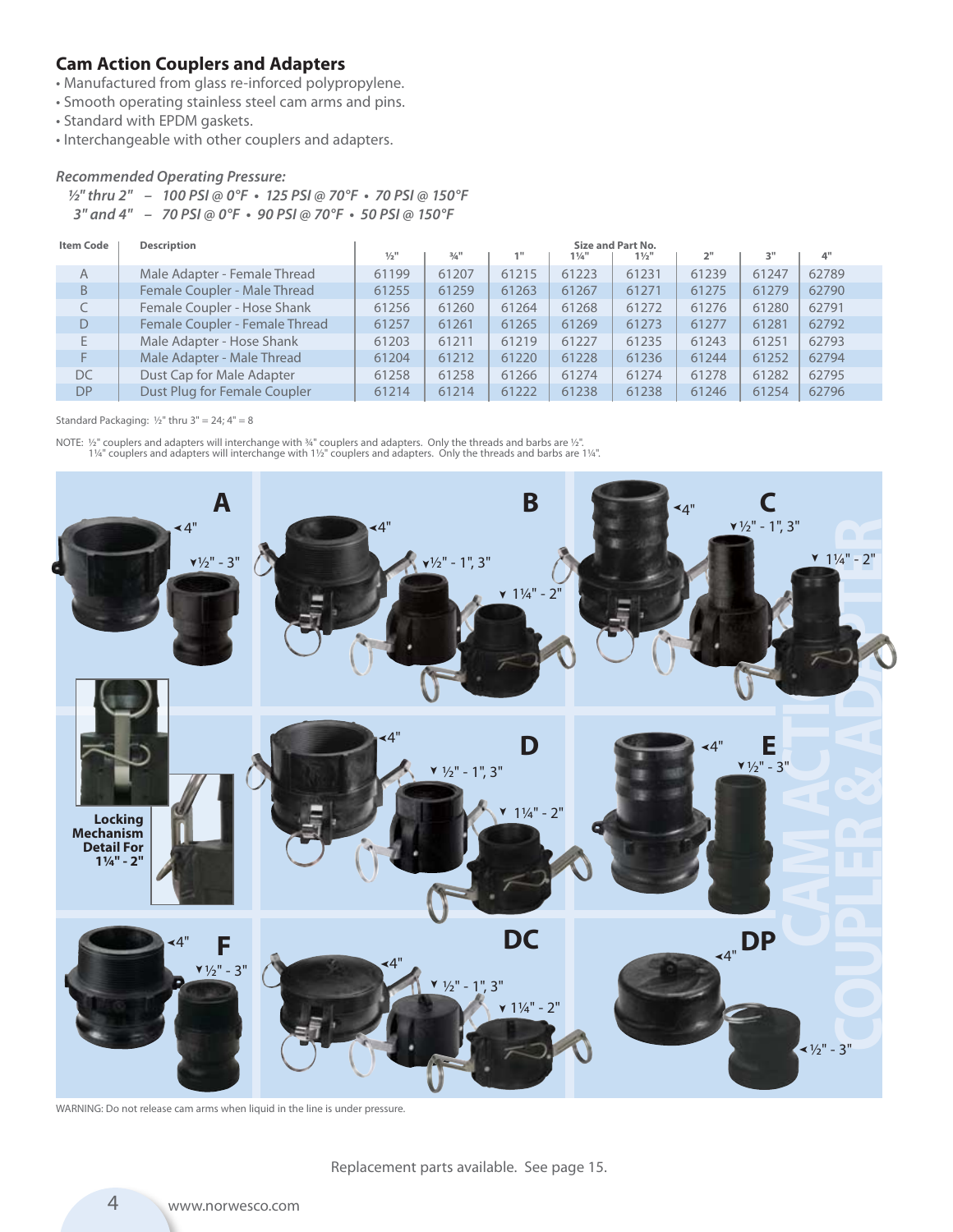#### **90˚ Cam Action Couplers and Adapters**

- Manufactured from glass re-inforced polypropylene.
- Reduces the number of joints in piping applications.
- Smooth operating stainless steel cam arms and pins.
- Standard with EPDM gaskets.
- Interchangeable with other couplers and adapters.
- Pressure rating 125 PSI @ 70˚F.

#### **Recommended Operating Pressure: 100 PSI @ 0°F • 125 PSI @ 70°F • 70 PSI @ 150°F**

| <b>Item Code</b> | <b>Description</b>                |                | Size and Part No. |  |  |
|------------------|-----------------------------------|----------------|-------------------|--|--|
|                  |                                   | $1\frac{1}{2}$ | 2"                |  |  |
| $90^\circ A$     | Male Adapter with Female Thread   | 61293          | 61296             |  |  |
| $90^{\circ}$ C   | Female Coupler with Hose Shank    | 61299          | 61301             |  |  |
| 90°D             | Female Coupler with Female Thread | 61300          | 61302             |  |  |
| $90^\circ F$     | Male Adapter with Male Thread     | 61289          | 61291             |  |  |

Standard Packaging: 24

WARNING: Do not release cam arms when liquid in the line is under pressure.



#### **Switch Adapters**

- Manufactured from glass re-inforced polypropylene.
- Allows quick changing of spray nozzles.
- Self-aligning grooves.

#### **Recommended Operating Pressure: 100 PSI @ 0°F • 125 PSI @ 70°F • 70 PSI @ 150°F**

| <b>Item Code</b>                                           | <b>Description</b>                | Part No. | <b>Standard</b><br>Packaging |
|------------------------------------------------------------|-----------------------------------|----------|------------------------------|
| E.                                                         | $\frac{3}{4}$ " x $\frac{1}{4}$ " | 61326    | 24                           |
| $\overline{\phantom{a}}$<br>ъ.<br>$\overline{\phantom{a}}$ | $\frac{3}{4}$ " x $\frac{3}{8}$ " | 61327    | 24                           |

Switch adapters may be used with female couplers  $-$  1/2"B #61255 or  $\frac{3}{4}$ "B #61259. See page 4.

#### **King Nipples and Hose Barbs**

- King Nipples manufactured from glass re-inforced polypropylene.
- Hose Barbs manufactured from polypropylene.

**Recommended Operating Pressure: 100 PSI @ 0°F • 125 PSI @ 70°F • 70 PSI @ 150°F**

#### **King Nipples**

| <b>Item Code</b> | <b>Description</b> | Part No. | <b>Standard</b><br>Packaging |
|------------------|--------------------|----------|------------------------------|
| F                | $1\frac{1}{2}$ "   | 61319    | 24                           |
| F                | $\bigcap$          | 61861    | 24                           |
| G                | 2"                 | 61321    | 24                           |
| ί٦.              | 4"                 | 62468    | $-$                          |

#### **Hose Barbs**

| <b>Item Code</b> | <b>Description</b>      | Part No. | <b>Standard</b><br>Packaging |
|------------------|-------------------------|----------|------------------------------|
| Н                | $\frac{1}{2}$ "         | 61303    | 50                           |
| Н                | $3/4$ <sup>11</sup>     | 61304    | 50                           |
| Н                | $1$ II                  | 61305    | 25                           |
| $-$              | 11/4" MPT x 1" HB Elbow | 62469    | $-$                          |





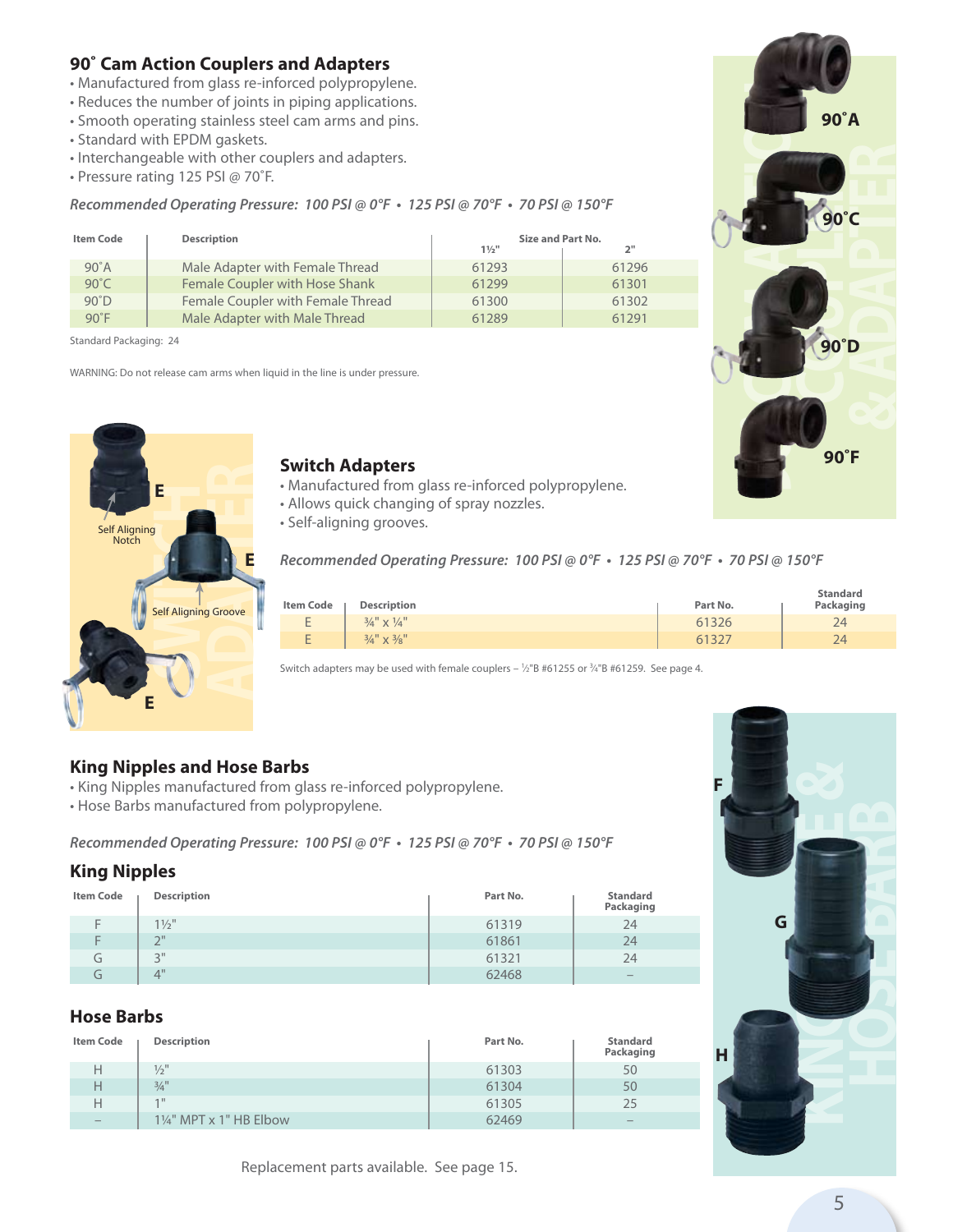#### **Flange Ball Valves / Fittings**

- Quick and easy assembly. No pipe tape or sealant necessary.
- Positive seals.
- Easy on/off hose connections.
- 360˚ orientation.
- Valves and fittings are manufactured from glass re-inforced polypropylene for strength and durability will never rust or corrode.





#### **Valves**

- Self-aligning ball rotates freely against Teflon® seats.
- Unique body-to-flange design allows for low torque on/off operation.
	- Viton O-ring stem seal and EPDM O-ring body seal.
	- Available with blue Norwesco handle or blank yellow handle.
	- Pressure rated at 125 PSI @ 70˚F.
	- All valves tested by air pressure under water.

#### **Recommended Operating Pressure: 100 PSI @ 0°F • 125 PSI @ 70°F • 70 PSI @ 150°F**

| Item Code | <b>Description</b>                            | <b>Blue Handle</b><br>Part No. | <b>Yellow Handle</b><br>Part No. | <b>Standard</b><br>Packaging |
|-----------|-----------------------------------------------|--------------------------------|----------------------------------|------------------------------|
| A         | 1" Full Port Flange x Flange (4 bolt)         | 63027                          | 63028                            | 24                           |
|           | 2" Full Port Compact Flange x Flange (4 bolt) | 63122                          | 63123                            | 12                           |
|           | 3" Full Port Flange x Flange (6 bolt)         | 63124                          | 63125                            | 8                            |



#### **Stainless Steel Worm Screw Hose Clamps For Flange Fittings**

| <b>Item Code</b> | <b>Description</b> | Part<br>No. |
|------------------|--------------------|-------------|
|                  | 1 <sup>H</sup>     | 62932       |
|                  | $2^{\prime\prime}$ | 62933       |
|                  | 2"                 | 62934       |

#### **EPDM Flange Gasket For Flange Fittings**

| <b>Item Code</b> | <b>Description</b> | Part<br>No. |
|------------------|--------------------|-------------|
|                  | $1$ II             | 62935       |
|                  | $\neg$ II          | 61574       |
|                  | 2"<br>است.         | 61575       |

Replacement parts available. See page 14.

**GASKET**

**C**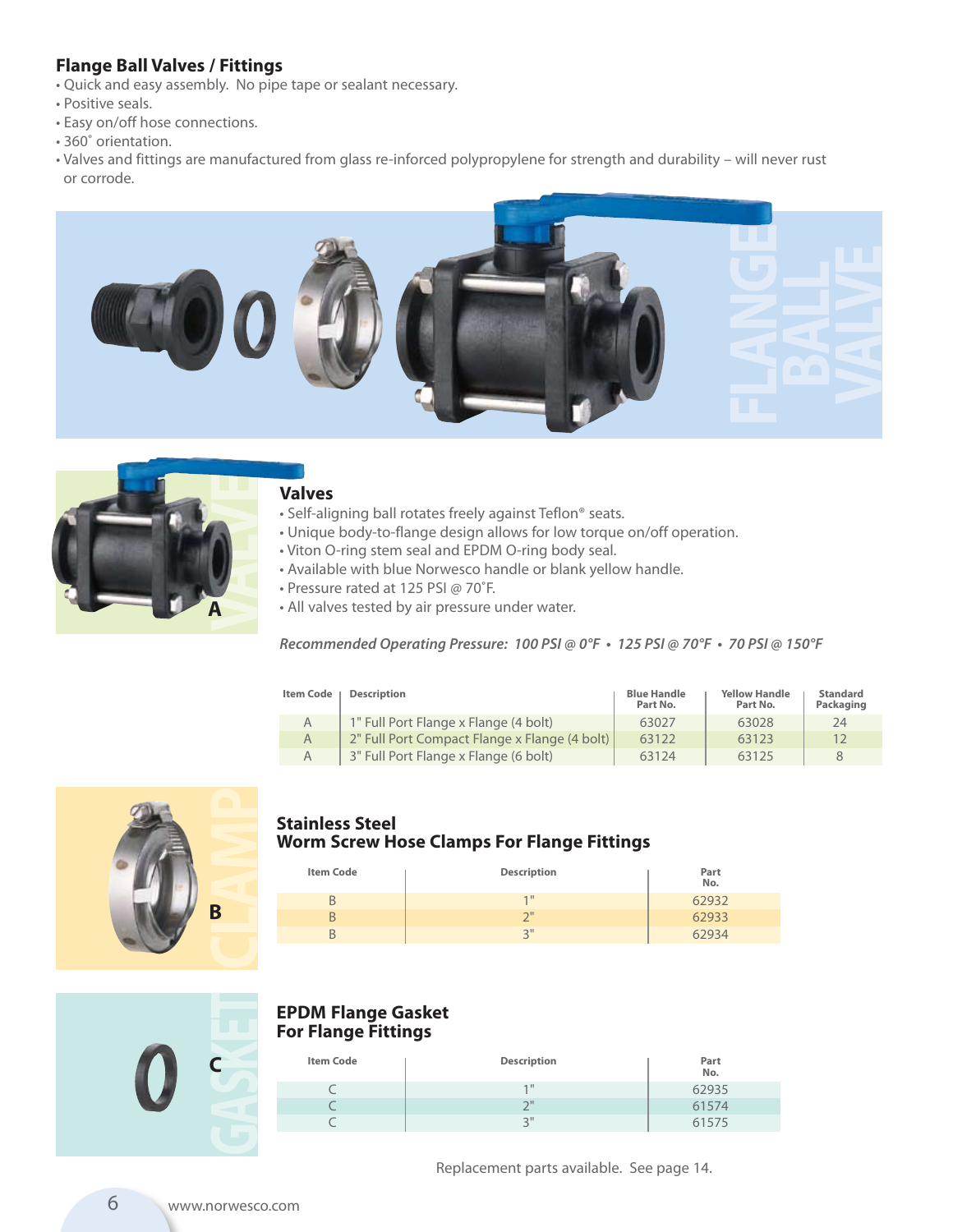#### **1" Fittings**

| Item<br>Code | <b>Description</b>           | Part<br>No. |
|--------------|------------------------------|-------------|
| D            | 1" Flange Tee                | 62912       |
| F            | 1" Flange Elbow              | 62913       |
| F            | 1" Flange Coupling           | 62914       |
| G            | 1" Flange x 3/4" MPT         | 63098       |
| G            | 1" Flange x 11/4" MPT        | 63099       |
| G            | 1" Flange x 1" MPT           | 62915       |
| H            | 1" Flange x 1" FPT           | 62916       |
|              | 1" Flange x 3/4" HB          | 62917       |
|              | 1" Flange x 1" HB            | 62918       |
|              | 1" Flange x 11/4" HB         | 62919       |
| $\mathsf{I}$ | 1" Flange x 3/4" HB 90°      | 62920       |
| J            | 1" Flange x 1" HB 90°        | 62921       |
| $\mathbf{I}$ | 1" Flange x 11/4" HB 90°     | 62922       |
| K            | 1" Flange Cross              | 62923       |
| L            | 1" Flange Plug               | 62924       |
| M            | 1" Flange Plug with 1/4" FPT | 62925       |









#### **2" Fittings**

| Item<br>Code | <b>Description</b>          | Part<br>No. |
|--------------|-----------------------------|-------------|
| D            | 2" Flange Tee               | 63100       |
| E            | 2" Flange Elbow             | 63101       |
| F            | 2" Flange Coupling          | 63102       |
| G            | 2" Flange x 2" MPT          | 63103       |
| Н            | 2" Flange x 2" FPT          | 63104       |
|              | 2" Flange x 2" HB           | 63106       |
|              | 2" Flange x 11/2" HB        | 63105       |
| J            | 2" Flange x 11/2" HB 90°    | 63107       |
| $\mathbf{I}$ | 2" Flange x 2" HB 90°       | 63108       |
| K            | 2" Flange Cross             | 63109       |
| L            | 2" Flange Plug              | 63110       |
| $\mathsf{N}$ | 2" Flange x 1" Flange       |             |
|              | <b>Reducing Coupling</b>    | 62927       |
| ∩            | 2" Flange x 2" Male Coupler | 62926       |

#### **3" Fittings**

| Item<br>Code | <b>Description</b>       | Part<br>No. |
|--------------|--------------------------|-------------|
| D            | 3" Flange Tee            | 63111       |
| F            | 3" Flange Elbow          | 63112       |
| F            | 3" Flange Coupling       | 63113       |
| G            | 3" Flange x 3" MPT       | 63114       |
|              | 3" Flange x 2" HB        | 63115       |
|              | 3" Flange x 3" HB        | 63116       |
| J            | 3" Flange x 2" HB 90°    | 63117       |
| $\mathsf{I}$ | 3" Flange x 3" HB 90°    | 63118       |
| K            | 3" Flange Cross          | 63119       |
| L            | 3" Flange Plug           | 63120       |
| N            | 3" Flange x 2" Flange    |             |
|              | <b>Reducing Coupling</b> | 62928       |
|              | 3" Flange x Male Coupler | 63121       |















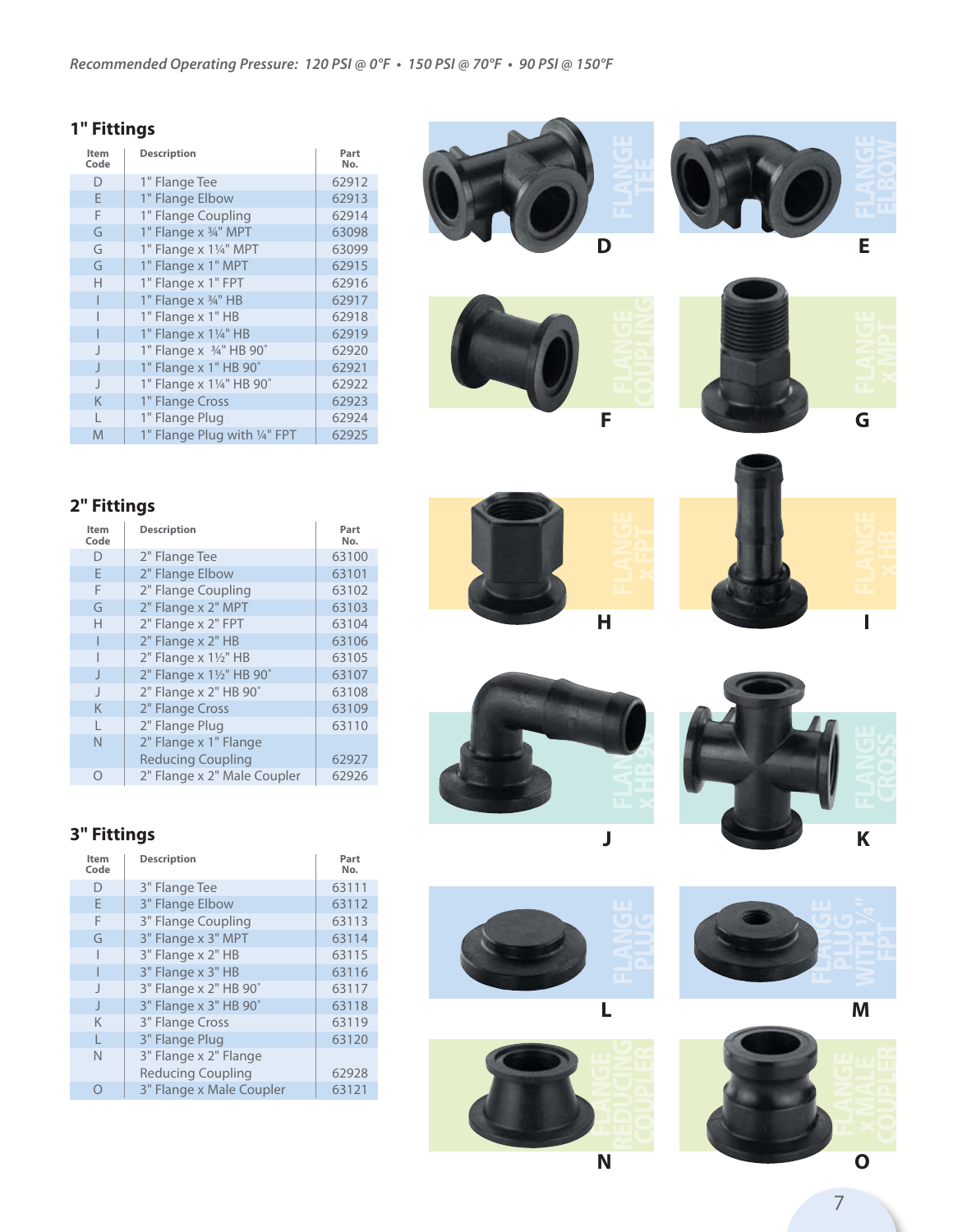#### **Schedule 80 Threaded Polypropylene Fittings**

- Manufactured from glass re-inforced polypropylene for strength and durability.
- Schedule 80 design.
- Pressure rated to 150 PSI @ 70˚F.

**Recommended Operating Pressure: 120 PSI @ 0°F • 150 PSI @ 70°F • 90 PSI @ 150°F**







#### **Tees**

| Item<br>Code   | <b>Description</b>  | Part<br>No. | <b>Standard</b><br>Packaging |
|----------------|---------------------|-------------|------------------------------|
| A              | $3/8$ <sup>11</sup> | 62464       | 10                           |
| $\overline{A}$ | $\frac{1}{2}$ "     | 62209       | 10                           |
| $\overline{A}$ | $\frac{3}{4}$ "     | 62210       | 10                           |
| $\overline{A}$ | 1 <sup>II</sup>     | 62211       | 10                           |
| A              | $1\frac{1}{4}$      | 62212       | 10                           |
| A              | $1\frac{1}{2}$      | 62213       | _                            |
| A              | 2"                  | 62190       | _                            |
| Д              | 3"                  | 62214       |                              |

#### **90˚ Pipe Elbows**

| Item<br>Code | <b>Description</b>  | Part<br>No. | <b>Standard</b><br>Packaging |
|--------------|---------------------|-------------|------------------------------|
| B            | $\frac{3}{8}$ "     | 62465       | 10                           |
| B            | $\frac{1}{2}$ "     | 62215       | 10                           |
| <sub>R</sub> | $3/4$ <sup>11</sup> | 62216       | 10                           |
| B            | 1"                  | 62217       | 10                           |
| B            | $1\frac{1}{4}$      | 62218       | 10                           |
| B            | $1\frac{1}{2}$      | 62219       | 10                           |
| B            | 2"                  | 62191       | 10                           |
| R            | 3"                  | 62220       |                              |
|              |                     |             |                              |

#### **45˚ Street Elbows**

| Item<br>Code | <b>Description</b> | Part<br>No. | <b>Standard</b><br>Packaging |
|--------------|--------------------|-------------|------------------------------|
| C            | $\frac{3}{4}$ "    | 62907       | 10                           |
| C            | 1"                 | 62908       | 10                           |
| C            | $1\frac{1}{4}$     | 62909       | 10                           |
| $\subset$    | $1\frac{1}{2}$     | 62910       | 10                           |
| C            | 2"                 | 62911       | 10                           |





| Item<br>Code | <b>Description</b>          | Part<br>No. | <b>Standard</b><br>Packaging |
|--------------|-----------------------------|-------------|------------------------------|
| D            | $\frac{3}{8}$ <sup>11</sup> | 62460       | 10                           |
| D            | $\frac{1}{2}$ "             | 62243       | 10                           |
| D            | $3/4$ <sup>11</sup>         | 62244       | 10                           |
| D            | 1"                          | 62245       | 10                           |
| D            | $1\frac{1}{4}$              | 62246       | 10                           |
| D            | $1\frac{1}{2}$ "            | 62247       | 10                           |
| D            | 2"                          | 62199       | 10                           |
| D            | 3"                          | 62248       |                              |

#### **Crosses**

| Item<br>Code | <b>Description</b> | Part<br>No. | Standard<br>Packaging |
|--------------|--------------------|-------------|-----------------------|
| F            | $\frac{3}{4}$ "    | 62262       | 5                     |
| F            | 1 <sup>II</sup>    | 62263       | 5                     |
| F            | $1\frac{1}{4}$     | 62264       |                       |
| F            | $1\frac{1}{2}$ "   | 62265       | -                     |
| F            | 2"                 | 62202       |                       |
|              |                    |             |                       |



#### **Pipe Couplings**

| Item<br>Code | <b>Description</b>  | Part<br>No. | <b>Standard</b><br>Packaging |
|--------------|---------------------|-------------|------------------------------|
| F            | $3/8$ <sup>11</sup> | 62461       | 10                           |
| F            | $1/2$ <sup>11</sup> | 62237       | 10                           |
| F            | $\frac{3}{4}$ "     | 62238       | 10                           |
| F            | 1"                  | 62239       | 10                           |
| F            | $1\frac{1}{4}$      | 62240       | 10                           |
| F            | $1\frac{1}{2}$      | 62241       | 10                           |
| F            | 2"                  | 62194       | 10                           |
|              | 3"                  | 62242       |                              |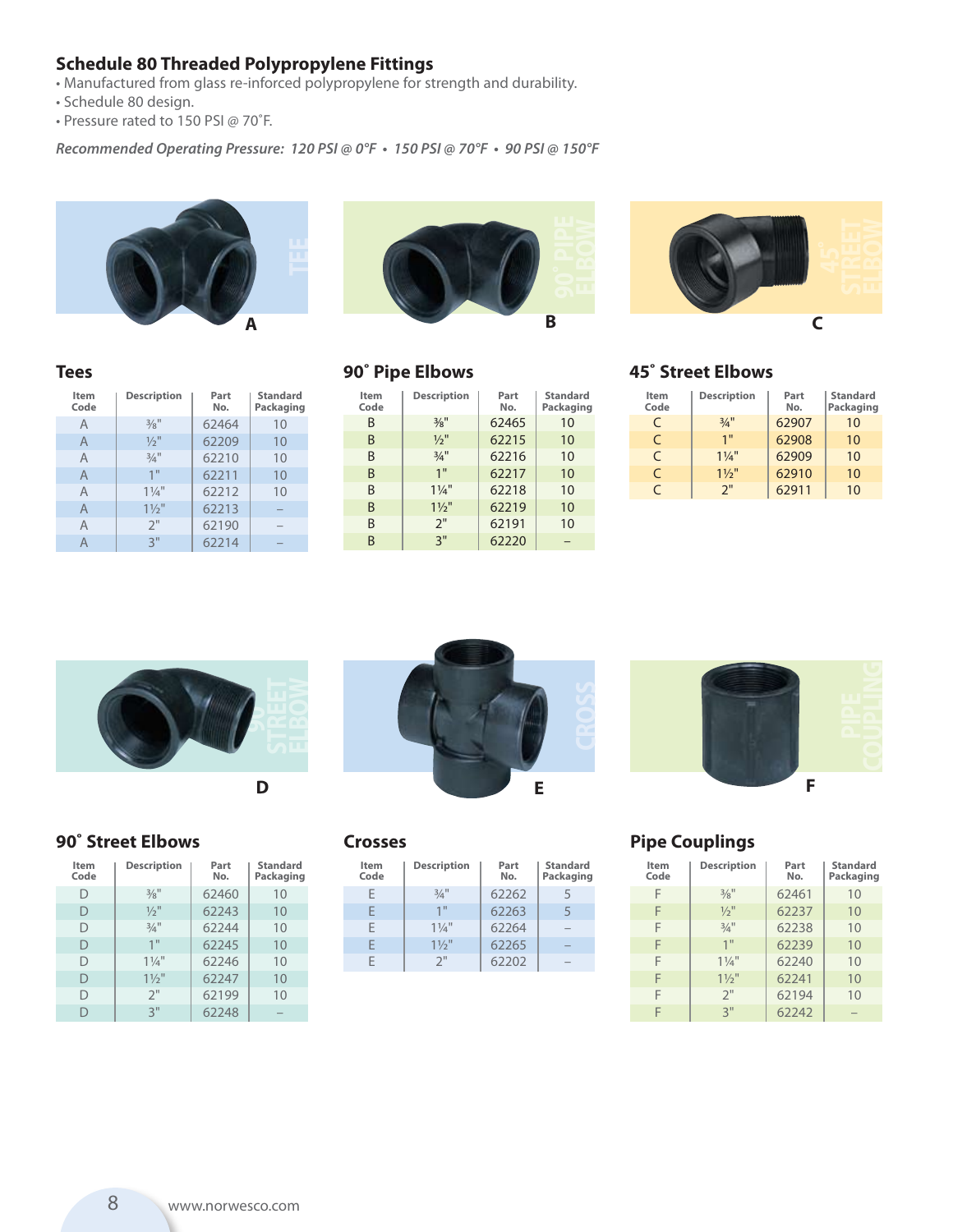







#### **Pipe Nipples**

| Item<br>Code | <b>Description</b>       | Part<br>No. | <b>Standard</b><br>Packaging |
|--------------|--------------------------|-------------|------------------------------|
|              | 3%" x Short              | 62459       | 10                           |
|              | $\frac{1}{2}$ " x Short  | 62221       | 10                           |
|              | $1/2$ " x 3"             | 62222       | 10                           |
|              | 3/4" x Short             | 60554       | 10                           |
| G            | $3/4$ " $\times$ 4"      | 62223       | 10                           |
| Н            | $3/4$ " x 6"             | 62224       | 10                           |
|              | 1" x Short               | 60555       | 10                           |
| G            | $1" \times 4"$           | 62225       | 10                           |
| Н            | $1" \times 6"$           | 62226       | 10                           |
|              | 11/4" x Short            | 60556       | 10                           |
| G            | $1\frac{1}{4}$ " x 4"    | 62227       | 10                           |
| Н            | $1\frac{1}{4}$ " x 6"    | 62228       | 10                           |
|              | $1\frac{1}{2}$ " x Short | 60547       | 10                           |
| G            | $1\frac{1}{2}$ " x 6"    | 62230       | 10                           |
|              | 2" x Short               | 60548       | 10                           |
| G            | $2" \times 4"$           | 62192       | 10                           |
| Н            | $2" \times 6"$           | 62193       | 10                           |
|              | 3" x Short               | 61769       |                              |
| Н            | $3" \times 6"$           | 62232       |                              |
|              | 4" x Short               | 62467       |                              |

#### **Reducer Nipples**

| ltem<br>Code | <b>Description</b>                  | Part<br>No. | <b>Standard</b><br>Packaging |
|--------------|-------------------------------------|-------------|------------------------------|
|              | $\frac{1}{9}$ " x $\frac{3}{8}$ "   | 62455       | 10                           |
|              | $\frac{3}{4}$ " x $\frac{1}{2}$ "   | 62233       | 10                           |
|              | $1'' \times \frac{1}{2}$            | 62456       | 10                           |
|              | $1'' \times 3/4''$                  | 62234       | 10                           |
|              | $1\frac{1}{4}$ " x $\frac{3}{4}$ "  | 62457       | 10                           |
|              | $1\frac{1}{4}$ " x 1"               | 62235       | 10                           |
|              | $1\frac{1}{2}$ " x 1"               | 62458       | 10                           |
|              | $1\frac{1}{2}$ " x $1\frac{1}{4}$ " | 62236       | 10                           |
|              | $2"$ x $1\frac{1}{2}$               | 60549       | 10                           |
|              | $3" \times 2"$                      | 61768       |                              |
|              | $4" \times 3"$                      | 62938       |                              |

#### **Reducer Bushings**

| Item<br>Code             | <b>Description</b>                  | Part<br>No. | <b>Standard</b><br>Packaging |
|--------------------------|-------------------------------------|-------------|------------------------------|
| J                        | $\frac{3}{8}$ " x $\frac{1}{8}$ "   | 63604       | 10                           |
| J                        | $\frac{3}{8}$ " x $\frac{1}{4}$ "   | 62466       | 10                           |
| J                        | $\frac{1}{2}$ " x $\frac{1}{4}$ "   | 62267       | 10                           |
| J                        | $\frac{1}{2}$ " x $\frac{3}{8}$ "   | 62268       | 10                           |
| J                        | $\frac{3}{4}$ " x $\frac{1}{8}$ "   | 62269       | 10                           |
| J                        | $\frac{3}{4}$ " x $\frac{1}{4}$ "   | 62270       | 10                           |
| $\overline{\phantom{a}}$ | $3/4$ " $\times 3/8$ "              | 62271       | 10                           |
| J                        | $\frac{3}{4}$ " x 1/2"              | 62272       | 10                           |
| J                        | $1'' \times \frac{1}{8}''$          | 62273       | 10                           |
| J                        | $1'' \times \frac{1}{4}''$          | 62274       | 10                           |
| J                        | $1'' \times \frac{1}{2}''$          | 62275       | 10                           |
| J                        | $1'' \times \frac{3}{4}''$          | 62276       | 10                           |
| J                        | $1\frac{1}{4}$ " x $\frac{3}{4}$ "  | 62277       | 10                           |
| J                        | $1\frac{1}{4}$ " x 1"               | 62278       | 10                           |
| J                        | $1\frac{1}{2}$ " x $\frac{3}{4}$ "  | 62279       | 10                           |
| J                        | $1\frac{1}{2}$ " x 1"               | 62280       | 10                           |
| $\overline{\phantom{a}}$ | $1\frac{1}{2}$ " x $1\frac{1}{4}$ " | 62281       | 10                           |
| J                        | $2" \times \frac{3}{4}$ "           | 62195       | 10                           |
| $\overline{\phantom{a}}$ | $2" \times 1"$                      | 62196       | 10                           |
| J                        | $2" \times 1\frac{1}{4"$            | 62197       | 10                           |
| J                        | $2" \times 1\frac{1}{2}$            | 62198       | 10                           |
| J                        | $3'' \times 1\frac{1}{2}$           | 62282       |                              |
| J                        | $3" \times 2"$                      | 60330       |                              |

#### **Pipe Caps**

| Item<br>Code | <b>Description</b>  | Part<br>No. | <b>Standard</b><br>Packaging |
|--------------|---------------------|-------------|------------------------------|
| K            | $1/2$ <sup>11</sup> | 62462       | 10                           |
| K            | $3/4$ <sup>11</sup> | 62250       | 10                           |
| K            | 1 <sup>11</sup>     | 62251       | 10                           |
| K            | $1\frac{1}{4}$      | 62463       | 10                           |
| K            | $1\frac{1}{2}$ "    | 62253       | 10                           |
| Κ            | 2"                  | 62200       | 10                           |
|              | 3"                  | 62254       |                              |

### **Pipe Plugs**

| Item<br>Code | <b>Description</b>          | Part<br>No. | <b>Standard</b><br>Packaging |
|--------------|-----------------------------|-------------|------------------------------|
|              | $\frac{1}{2}$ <sup>11</sup> | 62255       | 10                           |
|              | $3/4$ <sup>11</sup>         | 62256       | 10                           |
|              | 1 <sup>II</sup>             | 62257       | 10                           |
|              | $1\frac{1}{4}$              | 62258       | 10                           |
|              | $1\frac{1}{2}$ "            | 62259       | 10                           |
|              | 2"                          | 62201       | 10                           |
|              | 3"                          | 62260       |                              |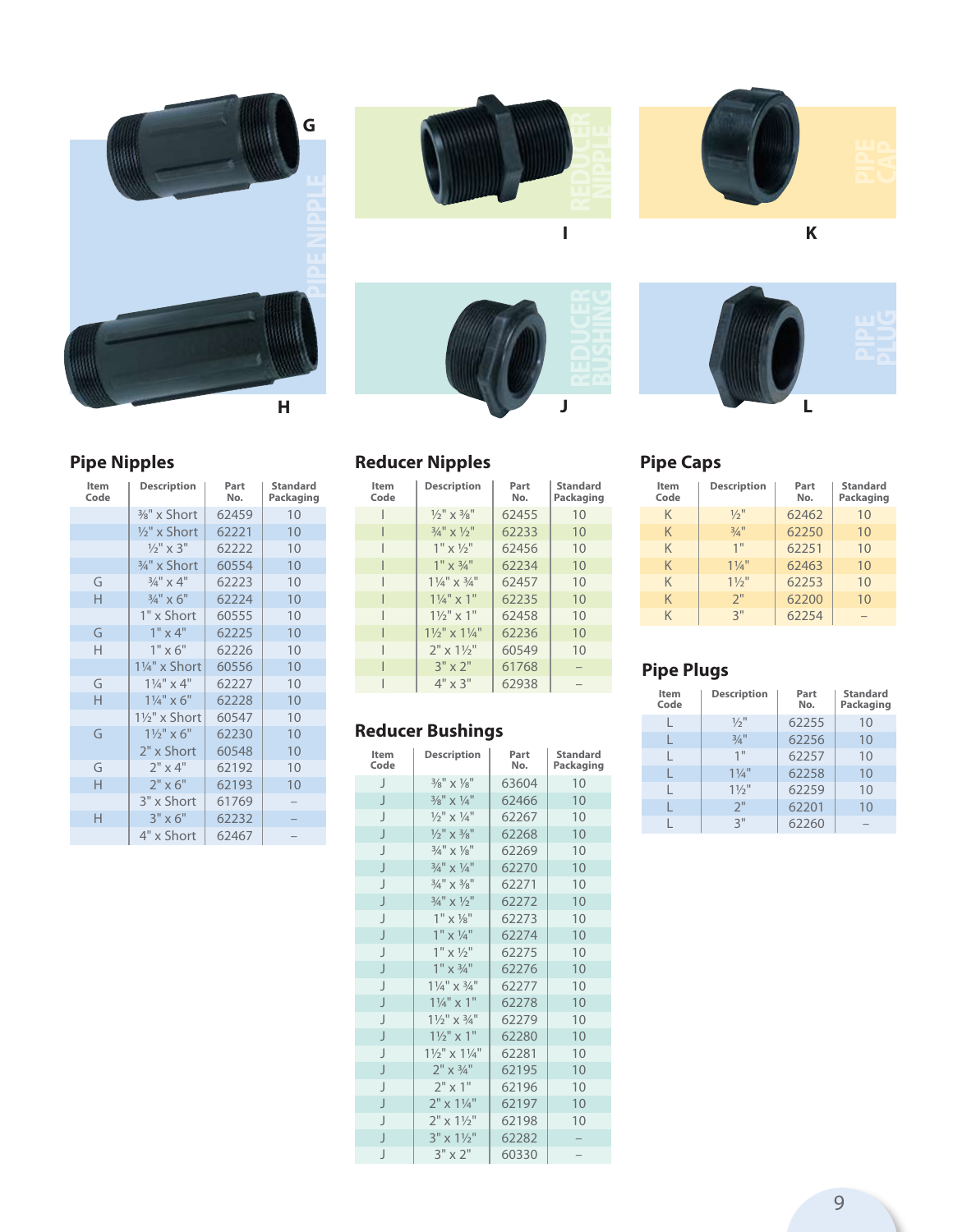



MESH SCREEN for 3" Y-Line Strainer



#### **Y-Line Strainers**

- Manufactured from glass re-inforced polypropylene.
- Protects and prevents clogging of pipelines, pumps and spray tips.
- Easy access for cleaning.
- Sizes from 1⁄2" to 3".
- 6 to 80 mesh 304 stainless steel screens. Screen for 3" is polypropylene reinforced.
- Standard with EPDM gaskets.
- 3" strainer features a 1⁄2" drain plug in bottom of cap.

*Recommended Operating Pressure: 1⁄***2" thru 2" – 70 PSI @ 0°F • 90 PSI @ 70°F • 50 PSI @ 150°F**

**3" – 55 PSI @ 0°F • 70 PSI @ 70°F • 40 PSI @ 150°F**

| <b>Description</b>                        | Part<br>No. | <b>Standard</b><br>Packaging |
|-------------------------------------------|-------------|------------------------------|
| 1/ <sub>2</sub> " with 20 Mesh Screen     | 61472       | 12                           |
| 1/ <sub>2</sub> " with 40 Mesh Screen     | 61473       | 12                           |
| 1/ <sub>2</sub> " with 80 Mesh Screen     | 61474       | 12                           |
| 34" with 20 Mesh Screen                   | 61475       | 12                           |
| 34" with 40 Mesh Screen                   | 61476       | 12                           |
| 3/4" with 80 Mesh Screen                  | 61477       | 12                           |
| 1" with 20 Mesh Screen                    | 61478       | 12                           |
| 1" with 40 Mesh Screen                    | 61479       | 12                           |
| 1" with 80 Mesh Screen                    | 61480       | 12                           |
| 11/4" with 20 Mesh Screen                 | 61738       | 12                           |
| 11/4" with 40 Mesh Screen                 | 61740       | 12                           |
| 11/4" with 80 Mesh Screen                 | 61741       | 12                           |
| 11/ <sub>2</sub> " with 20 Mesh Screen    | 61488       | 12                           |
| 11/2" with 40-20 Mesh Screen              | 61489       | 12                           |
| 11/ <sub>2</sub> " with 80-20 Mesh Screen | 61490       | 12                           |
| 2" with 20 Mesh Screen                    | 61493       | 12                           |
| 2" with 40-20 Mesh Screen                 | 61494       | 12                           |
| 2" with 80-20 Mesh Screen                 | 61495       | 12                           |
| 3" with 6 Mesh Screen                     | 62337       |                              |
| 3" with 12 Mesh Screen                    | 62338       |                              |
| 3" with 20 Mesh Screen                    | 62339       |                              |
| 3" with 40 Mesh Screen                    | 62340       |                              |
|                                           |             |                              |

- **T-Line Strainers**
- Manufactured from polypropylene.
- Sizes in  $\frac{1}{2}$ ,  $\frac{3}{4}$  and 1".
- 20 to 80 mesh 304 stainless steel screens.

**Recommended Operating Pressure: 80 PSI @ 0°F • 100 PSI @ 70°F • 56 PSI @ 150°F**

| Item<br>Code | <b>Description</b>                    | Part<br>No. | <b>Standard</b><br>Packaging |
|--------------|---------------------------------------|-------------|------------------------------|
|              | 1/ <sub>2</sub> " with 20 Mesh Screen | 61459       | $12 \overline{ }$            |
|              | $\frac{1}{2}$ " with 40 Mesh Screen   | 61460       | 12                           |
|              | 1/2" with 80 Mesh Screen              | 61461       | 12                           |
|              | 3/4" with 20 Mesh Screen              | 61464       | 12                           |
|              | 3/4" with 40 Mesh Screen              | 61465       | 12                           |
|              | <sup>3/4"</sup> with 80 Mesh Screen   | 61466       | 12                           |
|              | 1" with 20 Mesh Screen                | 61469       | 12                           |
|              | 1" with 40 Mesh Screen                | 61470       | 12                           |
|              | 1" with 80 Mesh Screen                | 61471       | 12                           |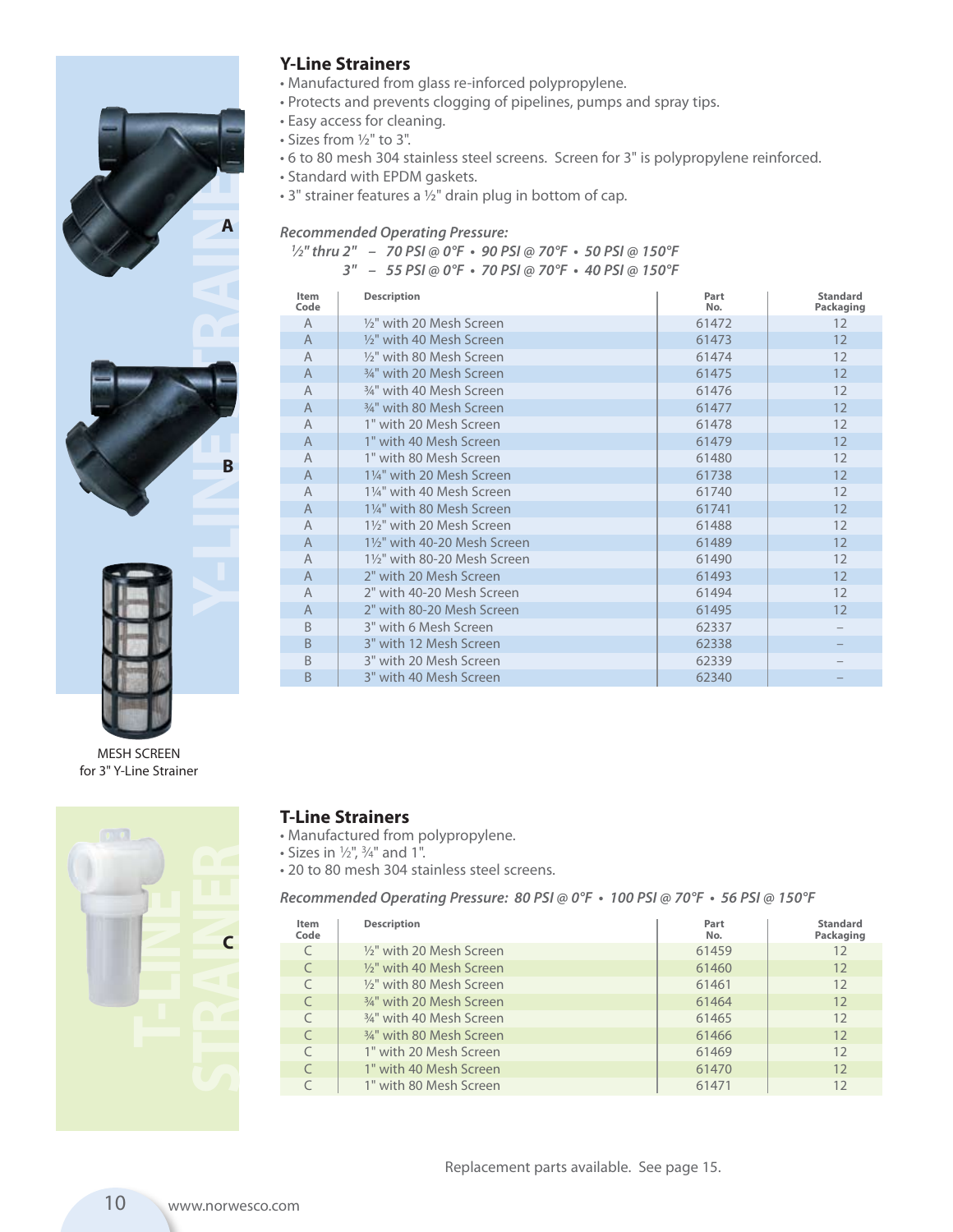#### **High Density Polyethylene Lids**

| <b>Description</b>                                                       | Item<br>Code | Part No. |
|--------------------------------------------------------------------------|--------------|----------|
| 16" Lid and ring with 4" center lid/air vent                             |              | 60038    |
| 16" Lid with 4" center lid/air vent                                      | A            | 60011    |
| 16" Lid and ring with blue snap-in vent                                  | <sub>R</sub> | 63485    |
| 16" Ring only                                                            |              | 60012    |
| 16" Lid, ventless with ring                                              |              | 60367    |
| 16" Lid, ventless                                                        | $\subset$    | 60365    |
| Ethafoam gasket for 16" non-hinged lid                                   |              | 62941    |
| 4" Lid (air vent assembly for 16" lid (60038 and 60011)                  |              | 60019    |
| Blue snap-in vent for 16" lid (63483 and 63485)                          |              | 63539    |
| 8" Lid, ring and air vent                                                |              | 60032    |
| 8" Lid with air vent                                                     | $\mathsf{D}$ | 60002    |
| 8" Ring only (for 60002 lid)                                             |              | 60003    |
| Snap on air vent for 8" lid only (60002)                                 |              | 61727    |
| 8" Lid with blue snap-in vent                                            | F            | 63480    |
| Blue snap-in vent for 8" lid (63480)                                     |              | 63482    |
| 5" Lid with ball check air vent (for tanks manufactured prior to 2/1/00) | F            | 60322    |
| 5" Lid with ball check air vent (for tanks manufactured after 2/1/00)    | G            | 63484    |
| 5" Lid with 2" FPT (does not include vent cap)                           |              | 63264    |
| EPDM gasket for 5" lid, 60322, 63264 or 63484                            |              | 60366    |
| 2" MPT vent cap with poly screen                                         |              | 63266    |
| 18" lanyard for 8" lid and 16" non-hinged lid (tethers lid to tank)      |              | 62531    |
| Stainless steel screw for 8" and 16" rings                               |              | 60081    |
| Strainer basket for 16" fill-opening (7" depth)                          |              | 67374    |



#### **Hinged Lid**

This lid is manufactured from a co-polymer material for strength, durability and excellent chemical resistance. Our unique locking tab allows you to easily slip a padlock through it and secure your lid from theft or spills. The lid is interchangeable with a standard 16" lid and ring assembly if you choose to replace your existing lid.

- Easy open/close opens a full 180 degrees.
- Comes complete with a baffle vent assembly, allowing for adequate venting when bottom filling your tank.
- Unique locking tab.
- All parts of lid may be ordered as repair parts

| VEHUILY WHEN DOLLOHI IIIIIIIY YOUL LAHK. |          |
|------------------------------------------|----------|
| <b>Description</b>                       | Part No. |
| Complete lid assembly                    | 62532    |
| Hinged Lid Repair Parts                  |          |

#### **Hinged Lid Repair Parts**

| <b>Description</b>                              | Part No. |
|-------------------------------------------------|----------|
| 16" hinged lid with vent assembly, without ring | 62826    |
| 16" hinged ventless lid, with ring              | 63390    |
| Vent assembly                                   | 62827    |
| Ring assembly                                   | 62828    |
| Hinge assembly                                  | 62829    |
| <b>EPDM O-ring for lid</b>                      | 62830    |
| Neoprene O-ring for ring                        | 62831    |





Poly welding rod 30' | 61879 Poly patch kit 67412

|  |  | <b>Polyethylene Tank Repair Kits</b> |  |
|--|--|--------------------------------------|--|
|  |  |                                      |  |

The tank repair kit (welding gun and rod) includes a specially formulated welding wire containing co-polymers and adhesives. Wire may be used to effectively repair linear polyethylene. Easy to use and requires only 110 volt power. The poly patch kit is ideal for repairing pinholes, hairline cracks and holes up to  $\frac{1}{2}$ " in diameter. For best results, surface to be repaired should be above 32˚F. This kit consists of epoxy, a small brush to apply the epoxy, a small piece of sandpaper to "roughen" the area to be patched, a piece of mastic to temporarily fill the hole/crack and a piece of fiberglass.





#### **Accessories**

| <b>Description</b>                                                  | Part No. |
|---------------------------------------------------------------------|----------|
| Stainless steel screw for 8" and 16" rings                          | 60081    |
| 18" Lanyard for 8" lid and 16" non-hinged lid (tethers lid to tank) | 62531    |
| Strainer basket for 16" fill-opening (7" depth)                     | 67374    |

Lanyard Strainer Basket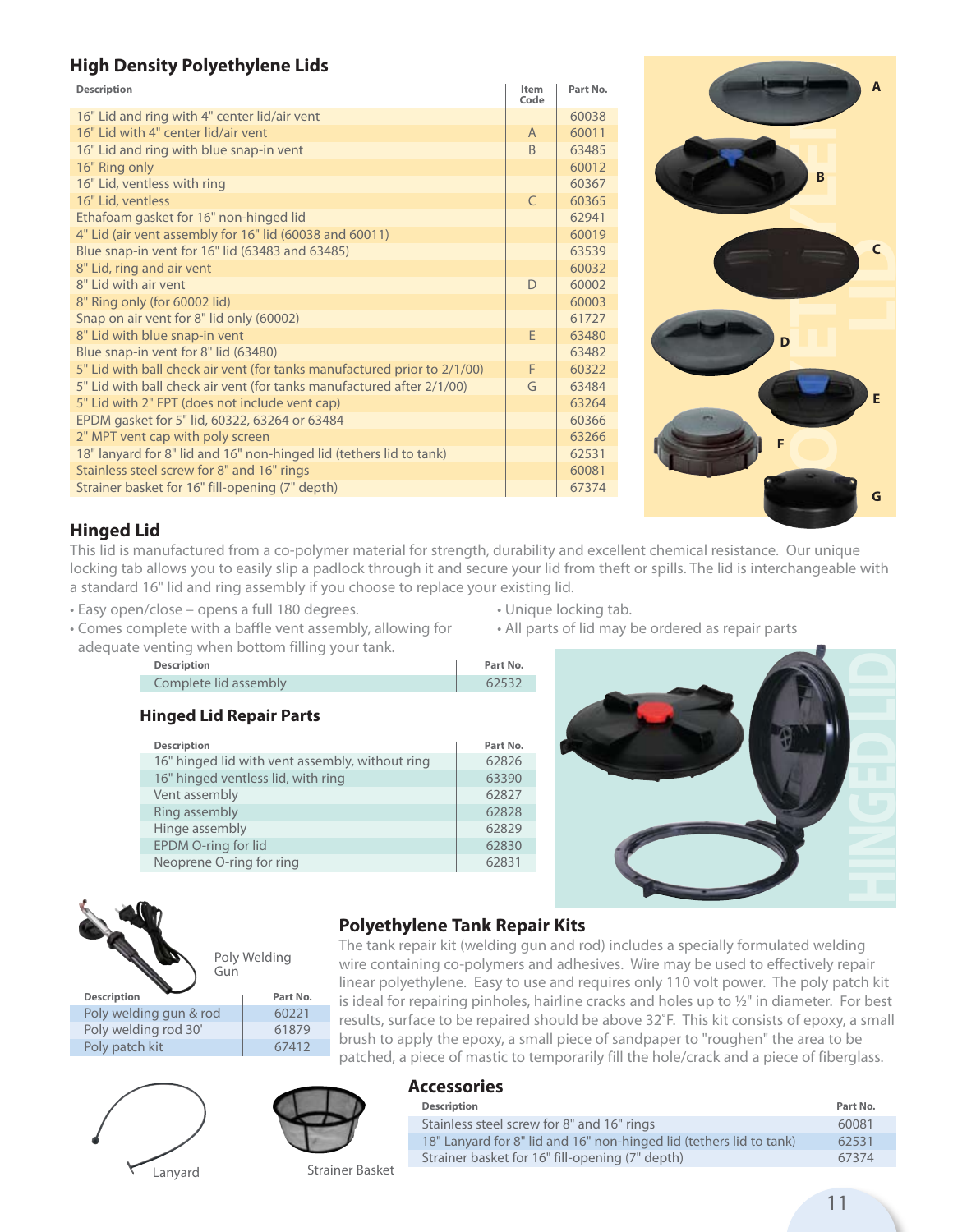

#### **Polypropylene Bulkhead Fittings / EPDM Or Viton Gaskets**

Norwesco's polypropylene fittings come standard with an EPDM gasket. Viton gaskets are available as an option when EPDM may not be suitable for your application. The 2" stainless steel bulkhead fitting comes standard without a gasket.

| <b>Description</b>                                                       | <b>Hole Size</b><br><b>Required in Tank</b> | Part No. | <b>Item Code</b> |
|--------------------------------------------------------------------------|---------------------------------------------|----------|------------------|
|                                                                          | for Installation                            |          |                  |
| 1/2" Heavy duty double threaded polypropylene fitting                    | $1\%$ "                                     | 62834    | A                |
| 3/4" Double threaded polypropylene fitting                               | $1\%$ "                                     | 60401    | $\mathsf{A}$     |
| EPDM gasket for 1/2" and 3/4" (62834 and 60401)                          |                                             | 60402    |                  |
| Type B Viton gasket for 1/2" and 3/4" (62834 and 60401)                  |                                             | 60360    |                  |
| 3/4" Heavy duty double threaded polypropylene fitting                    | $1\frac{5}{8}$ "                            | 62798    | A                |
| EPDM gasket 3/4" (62798)                                                 |                                             | 62799    |                  |
| Type B Viton gasket for 3/4" (62798)                                     |                                             | 62800    |                  |
| 1" Double threaded polypropylene fitting                                 | $2\frac{1}{4}$ "                            | 60427    | A                |
| 11/4" Double threaded polypropylene fitting                              | $2\frac{1}{4}$ "                            | 60403    | $\overline{A}$   |
| 11/4" Anti-vortex polypropylene fitting                                  | $2\frac{1}{4}$ "                            | 63065    | D                |
| EPDM gasket for 1" and 1¼" (60427, 60403 and 63065)                      |                                             | 60404    |                  |
| Type B Viton gasket for 1" and 1¼" (60427, 60403 and 63065)              |                                             | 60361    |                  |
| Anti-vortex adapter for 11/4" (60403)                                    |                                             | 62398    |                  |
| 11/2" Double threaded polypropylene fitting                              | 3"                                          | 60124    | $\overline{A}$   |
| Siphon tube, 11/2" x 12" long                                            |                                             | 63279    |                  |
| 2" Double threaded polypropylene fitting                                 | 3"                                          | 60405    | $\overline{A}$   |
| 2" Double threaded 316 stainless steel fitting, less gasket              | 3"                                          | 61767    |                  |
| EPDM gasket for 11/2" and 2" (60124, 60405, 63481 and 61767)             |                                             | 60406    |                  |
| Type B Viton gasket for 11/2" and 2" (60124, 60405, 63481 and 61767)     |                                             | 60523    |                  |
| 2" Standard duty double threaded polypropylene fitting                   | 3"                                          | 63481    | E                |
| (Maximum tank wall thickness = $\frac{3}{8}$ ")                          |                                             |          |                  |
| 2" Heavy duty double threaded polypropylene fitting with siphon tube     | $3\frac{1}{4}$ "                            | 60337    | $\sf B$          |
| EPDM gasket for 2" (60337)                                               |                                             | 60336    |                  |
| Type B Viton gasket for 2" (60337)                                       |                                             | 60008    |                  |
| Siphon tube, 2" short                                                    |                                             | 60335    |                  |
| Siphon tube, 2" x 12" long                                               |                                             | 63262    |                  |
| 2" MPT vent cap with poly screen                                         |                                             | 63266    |                  |
| 2" MPT vent cap, anti-vortex, without screen                             |                                             | 63316    |                  |
| Anti-vortex adapter for 2" bulkhead fitting                              |                                             | 62399    |                  |
| 2" Polypropylene dust plug                                               |                                             | 60021    |                  |
| 3" Double threaded polypropylene fitting (hex nut as shown in photo C)   | $4\frac{1}{2}$ "                            | 62299    |                  |
| 3" Double threaded polypropylene fitting with 2" reducer and siphon tube | $4\frac{1}{2}$ "                            | 60339    | $\subset$        |
| EPDM gasket for 3" (62299 and 60339)                                     |                                             | 60331    |                  |
| Type B Viton gasket for 3" (62299 and 60339)                             |                                             | 60351    |                  |
| 2" Polypropylene reducer for 3"                                          |                                             | 60330    |                  |
| Siphon tube, 3" short                                                    |                                             | 60327    |                  |
| Siphon tube, 3" x 12" long                                               |                                             | 63263    |                  |
| 4" Double threaded polypropylene fitting (hex nut as shown in photo C)   | $5\frac{3}{4}$ "                            | 62171    |                  |
| EPDM gasket for 4" (62171)                                               |                                             | 62785    |                  |
| Type B Viton gasket for 4" (62171)                                       |                                             | 62786    |                  |
| Siphon tube for 4"                                                       |                                             | 62714    |                  |
|                                                                          |                                             |          |                  |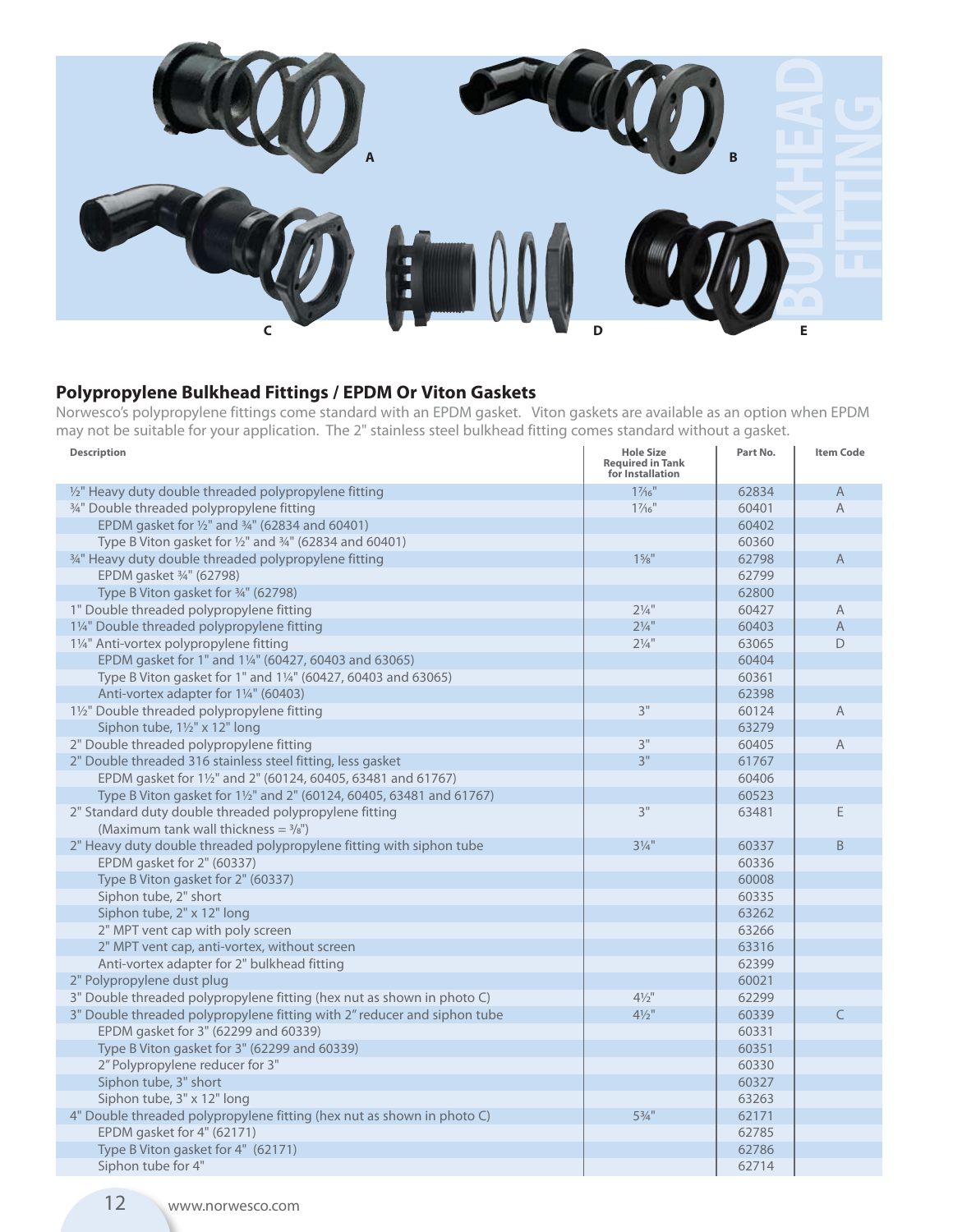#### **Bolted Fittings**

**Polypropylene Bolted Fittings / EPDM or Viton Gaskets** (Require two gaskets.) Bolted polypropylene fittings are equipped with 316 stainless steel bolts and come standard with EPDM gaskets. Viton gaskets are available as an option for the fittings.

| <b>Description</b>                                                         | Part No. | <b>Item Code</b> |
|----------------------------------------------------------------------------|----------|------------------|
| <sup>3/4</sup> Polypropylene bolted fitting with ss bolts and EPDM gaskets | 60502    | A                |
| 1" Polypropylene bolted fitting with ss bolts and EPDM gaskets             | 60505    | A                |
| EPDM gasket for 3/4" and 1"                                                | 60498    |                  |
| Type B Viton gasket for 3/4" and 1"                                        | 60355    |                  |
| 11/2" Polypropylene bolted fitting with ss bolts and EPDM gaskets          | 60513    | A                |
| 2" Polypropylene bolted fitting with ss bolts and EPDM gaskets             | 60516    | $\overline{A}$   |
| EPDM gasket for 11/2" and 2"                                               | 60497    |                  |
| Type B Viton gasket for 11/2" and 2"                                       | 60356    |                  |
| 3" Polypropylene bolted fitting with ss bolts and EPDM gaskets             | 62471    |                  |
| EPDM gasket for 3"                                                         | 62048    |                  |
| Type B Viton gasket for 3"                                                 | 60602    |                  |

#### **Stainless Steel Double Threaded Bolted Fittings**

Bolts are threaded into the back plate of the fitting so there are no welds or bolt holes that can be potential points of leakage. These fittings come standard without a gasket (with the exception of the 4") and require a single gasket that is installed on the inside of the tank. Available gaskets are cross-linked polyethylene, EPDM or Viton (4" fitting comes standard with a cross-linked polyethylene gasket).

| <b>Description</b>                                                       | Part No. | <b>Item Code</b> |
|--------------------------------------------------------------------------|----------|------------------|
| 1/2" 316 Stainless steel double threaded bolted fitting less gasket      | 63216    | <sub>B</sub>     |
| 34" 316 Stainless steel double threaded bolted fitting less gasket       | 63035    | B                |
| 1" 316 Stainless steel double threaded bolted fitting less gasket        | 62948    | <sub>R</sub>     |
| EPDM gasket for $\frac{1}{2}$ , $\frac{3}{4}$ & 1" (1 required)          | 63205    |                  |
| Type B Viton gasket for $\frac{1}{2}$ , $\frac{3}{4}$ & 1" (1 required)  | 63224    |                  |
| Cross-linked polyethylene gasket for 1/2", 3/4" & 1" (1 required)        | 62950    |                  |
| 11/4" 316 Stainless steel double threaded bolted fitting less gasket     | 63036    | <sub>B</sub>     |
| Cross-linked polyethylene gasket for 1¼" (1 required)                    | 63041    |                  |
| 11/2" 316 Stainless steel double threaded bolted fitting less gasket     | 63037    | <sub>B</sub>     |
| EPDM gasket for $1\frac{1}{4}$ " and $1\frac{1}{2}$ " (1 required)       | 63426    |                  |
| Cross-linked polyethylene gasket for 1½" (1 required)                    | 63042    |                  |
| 2" 316 Stainless steel double threaded bolted fitting less gasket        | 63038    | <sub>B</sub>     |
| EPDM gasket for 2" (1 required)                                          | 63206    |                  |
| Type B Viton gasket for 11/4", 11/2" and 2" (1 required)                 | 63225    |                  |
| Cross-linked polyethylene gasket for 2" (1 required)                     | 62848    |                  |
| 3" 316 Stainless steel double threaded bolted fitting less gasket        | 63039    |                  |
| EPDM gasket for 3" (1 required)                                          | 63223    |                  |
| Type B Viton gasket for 3" (1 required)                                  | 63226    |                  |
| Cross-linked polyethylene gasket for 3" (1 required)                     | 63043    |                  |
| 4" 316 Stainless steel 8-bolt double threaded bolted fitting with gasket | 63069    |                  |
| Cross-linked polyethylene gasket for 4" (1 required)                     | 63070    |                  |

#### **Stainless Steel Single Threaded Bolted Fittings**

| <b>Description</b>                                                              | Part No. |
|---------------------------------------------------------------------------------|----------|
| 2" 316 Stainless steel single threaded bolted fitting less gasket               | 62847    |
| EPDM gasket for $1\frac{1}{2}$ , $1\frac{1}{2}$ and 2" (1 required)             | 63206    |
| Type B Viton gasket for 1¼", 1½" and 2" (1 required)                            | 63225    |
| Cross-linked polyethylene gasket for 2" (1 required)                            | 62848    |
| 3" 316 Stainless steel single threaded bolted fitting, anti-vortex, less gasket | 63233    |
| EPDM gasket for 3" (1 required)                                                 | 63223    |
| Type B Viton gasket for 3" (1 required)                                         | 63226    |
| Cross-linked polyethylene gasket for 3" (1 required)                            | 63043    |







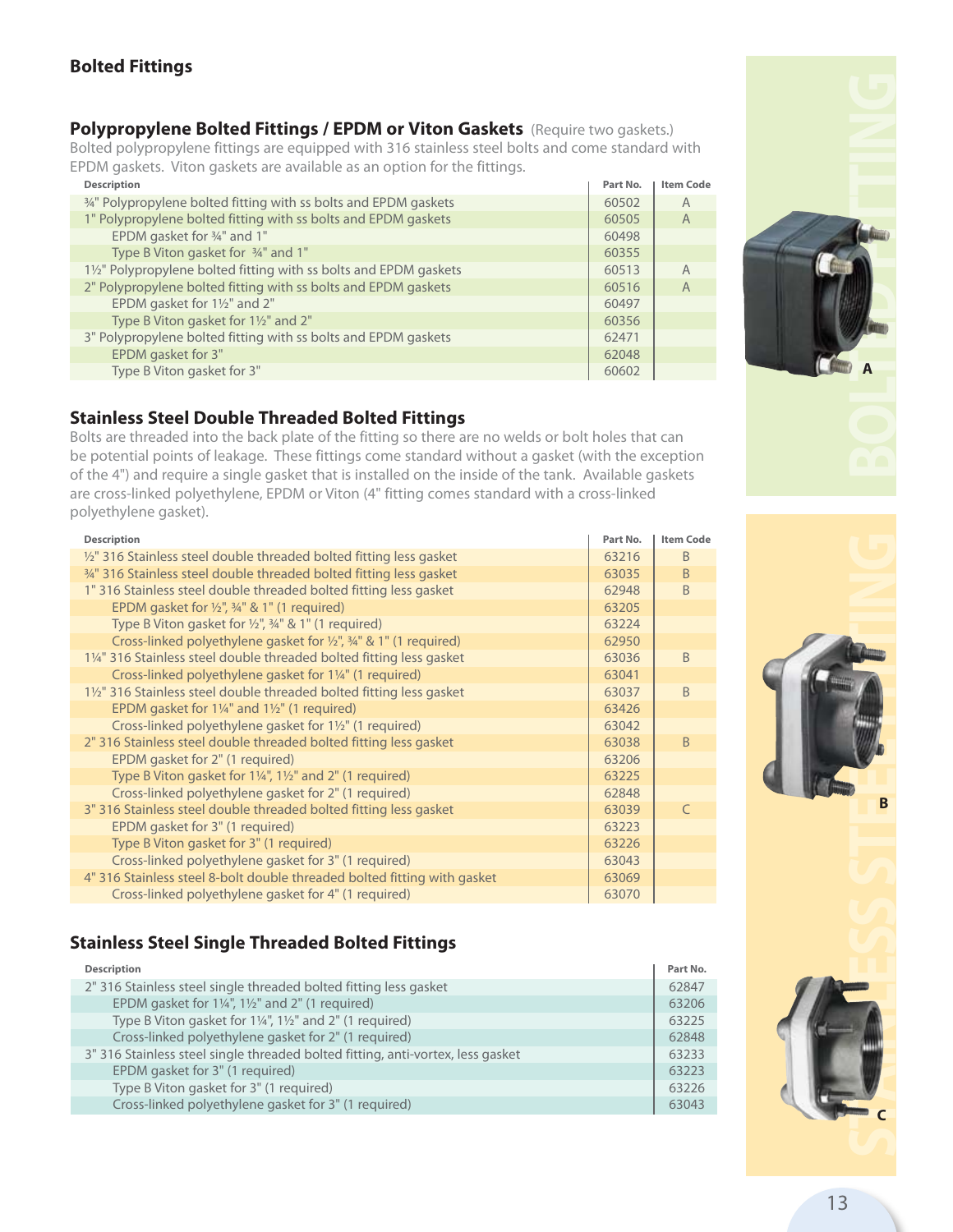

#### **Replacement Part Item Codes**

| Item<br>Code | <b>Description</b>                   | Item<br>Code | <b>Description</b>           |
|--------------|--------------------------------------|--------------|------------------------------|
| A            | <b>Stem Cap Screw</b>                | G            | <b>Flange Enc</b>            |
| B            | <b>Stem Flat Washer</b>              |              | with Teflon                  |
| C            | Valve Handle                         | Н            | Teflon <sup>®</sup> Sea      |
| D            | Viton Stem O-Ring(s)*                |              | Large Body                   |
| E            | Valve Stem                           |              | O-Ring Sea                   |
|              | with Viton O-Ring(s)                 | J            | Valve Body                   |
| F            | <b>Stainless Steel Bolt</b>          | K            | Valve Ball                   |
| G            | End Flange with                      | L            | Stainless St                 |
|              | Teflon <sup>®</sup> Seat             |              | Lock Wash                    |
| G            | Male End Flange                      | M            | Stainless St                 |
|              | with Teflon <sup>®</sup> Seat        | Ρ            | Seat O-Rin                   |
| G            | Male Coupler End                     |              |                              |
|              | Flange with Teflon <sup>®</sup> Seat |              |                              |
|              |                                      |              | *4" requires 2 stem o-rings. |

| Item<br>Code | <b>Description</b>                                        |
|--------------|-----------------------------------------------------------|
| G            | <b>Flange End Flange</b><br>with Teflon <sup>®</sup> Seat |
| Н            | Teflon <sup>®</sup> Seat                                  |
| I            | Large Body EPDM                                           |
|              | O-Ring Seal                                               |
| J            | Valve Body                                                |
| K            | Valve Ball                                                |
| L            | Stainless Steel                                           |
|              | Lock Washer                                               |
| M            | <b>Stainless Steel Hex Nut</b>                            |
| Р            | Seat O-Ring                                               |
|              |                                                           |

**Bolted Ball Valve Replacement Parts**

| Item<br>Code   | <b>Description</b>                                                     | $\frac{1}{2}$ <sup>11</sup><br><b>FP</b> | $3/4$ <sup>11</sup><br><b>FP</b> | 1"<br><b>STD</b> | 1"<br><b>FP</b> | $1\frac{1}{4}$ <sup>11</sup><br><b>STD</b> | $1\frac{1}{4}$ <sup>11</sup><br><b>FP</b> | $1\frac{1}{2}$ <sup>11</sup><br><b>FP</b> | 2 <sup>11</sup><br><b>STD</b> | 2"FP<br>Compact | 2 <sup>11</sup><br><b>FP</b> | 3"<br>FP    | 4"<br><b>FP</b> | $1\frac{1}{2}$ <sup>11</sup><br><b>FPNZ</b> | 2 <sup>0</sup><br><b>STDNZ</b> | 2 <sup>11</sup><br><b>FPNZ</b> |
|----------------|------------------------------------------------------------------------|------------------------------------------|----------------------------------|------------------|-----------------|--------------------------------------------|-------------------------------------------|-------------------------------------------|-------------------------------|-----------------|------------------------------|-------------|-----------------|---------------------------------------------|--------------------------------|--------------------------------|
| $\overline{A}$ | <b>Stem</b><br>Screw                                                   | 61347                                    | 61347                            | 61347            | 61347           | 61347                                      |                                           |                                           |                               |                 |                              |             |                 |                                             |                                |                                |
| B              | <b>Stem Cap</b><br>Screw & Flat<br>Washer                              |                                          |                                  |                  |                 |                                            | 61350                                     | 61350                                     | 61350                         | 61350           | 61351                        | 61351       | 61351           | 61350                                       | 61350                          | 61351                          |
| $C-1$          | Yellow<br><b>Blank Handle</b>                                          | 61783                                    | 61783                            | 61783            | 61784           | 61784                                      | 61785                                     | 61785                                     | 61785                         | 61785           |                              | 61786 61786 | 62838           | 61787                                       | 61787                          | 61788                          |
| $C-2$          | Norwesco<br><b>Blue Handle</b>                                         | 61721                                    | 61721                            | 61721            | 61722           | 61722                                      | 61723                                     | 61723                                     | 61723                         | 61723           | 61724 61724                  |             | 62839           | 61725                                       | 61725                          | 61726                          |
| D              | <b>Viton Stem</b><br>$O-Ring(s)^*$                                     | 61497                                    | 61497                            | 61497            | 61497           | 61497                                      | 61425                                     | 61425                                     | 61425                         | 61425           | 61447                        | 61447       | 62817           | 61425                                       | 61425                          | 61447                          |
| E              | <b>Valve Stem</b><br>w/Viton<br>$O-Rina(s)$                            | 61359                                    | 61359                            | 61359            | 61446           | 61446                                      | 61360                                     | 61360                                     | 61360                         | 61360           | 61361 61361                  |             | 62818           | 61360                                       | 61360                          | 61361                          |
| F<br>L<br>M    | <b>Stainless Steel</b><br>Bolt, Hex Nut<br>& Lock Washer               | 61421                                    | 61421                            | 61421            | 61422           | 61422                                      | 61423                                     | 61423                                     | 61423                         | 61424           | 61424                        | 62208       | 62819           | 61423                                       | 61423                          | 61424                          |
| G              | <b>End Flange</b><br>w/Teflon <sup>®</sup><br>Seat                     | 62051                                    | 62052                            | 62053            | 62054           | 62055                                      | 62056                                     | 62057                                     | 62059                         | 62316           | 62060 62065                  |             | 62820           | 62057                                       | 62059                          | 62060                          |
| G              | Male End<br>Flange<br>w/Teflon <sup>®</sup> Seat                       |                                          |                                  |                  |                 |                                            |                                           |                                           | 62064                         | 62317           | 62063 62066                  |             |                 |                                             |                                |                                |
| G              | <b>Male Coupler</b><br><b>End Flange</b><br>w/Teflon <sup>®</sup> Seat |                                          |                                  |                  |                 |                                            |                                           |                                           |                               | 62318           |                              |             |                 |                                             |                                |                                |
| G              | Flange End<br>Flange<br>w/Teflon <sup>®</sup> Seat                     |                                          |                                  |                  | 62929           |                                            |                                           |                                           |                               | 62930           |                              | 62931       |                 |                                             |                                |                                |
| H              | Teflon <sup>®</sup> Seat                                               | 62077                                    | 62077                            | 62077            | 62076           | 62076                                      | 62075                                     | 62075                                     | 62075                         | 62074           | 62074 62073                  |             | 62821           | 62075                                       | 62075                          | 62074                          |
| $\mathbf{I}$   | Large Body<br><b>EPDM</b><br>O-Ring Seal                               | 61378                                    | 61378                            | 61378            | 61379           | 61379                                      | 61380                                     | 61380                                     | 61380                         | 62319           | 61381                        | 61382       | 62822           | 61380                                       | 61380                          | 61381                          |
| J              | <b>Valve Body</b>                                                      | 61383                                    | 61383                            | 61383            | 61384           | 61384                                      | 61385                                     | 61385                                     | 61385                         | 62315           | 61386                        | 61387       | 62823           | 61385                                       | 61385                          | 61386                          |
| K              | <b>Valve Ball</b>                                                      | 61388                                    | 61388                            | 61388            | 61389           | 61389                                      | 61390                                     | 61390                                     | 61390                         | 62312           | 61391                        | 61392       | 62824           | 61390                                       | 61390                          | 61391                          |
| N              | <b>Top Flange</b><br>w/Teflon <sup>®</sup><br>Seat for Nozzle          |                                          |                                  |                  |                 |                                            |                                           |                                           |                               |                 |                              |             |                 | 62058                                       | 62061                          | 62062                          |
| $\circ$        | Nozzle Pipe                                                            |                                          |                                  |                  |                 |                                            |                                           |                                           |                               |                 |                              |             |                 | 61400                                       | 61401                          | 61401                          |
| P              | Seat O-Ring                                                            |                                          |                                  |                  |                 |                                            |                                           |                                           |                               |                 |                              | 62114       |                 |                                             |                                |                                |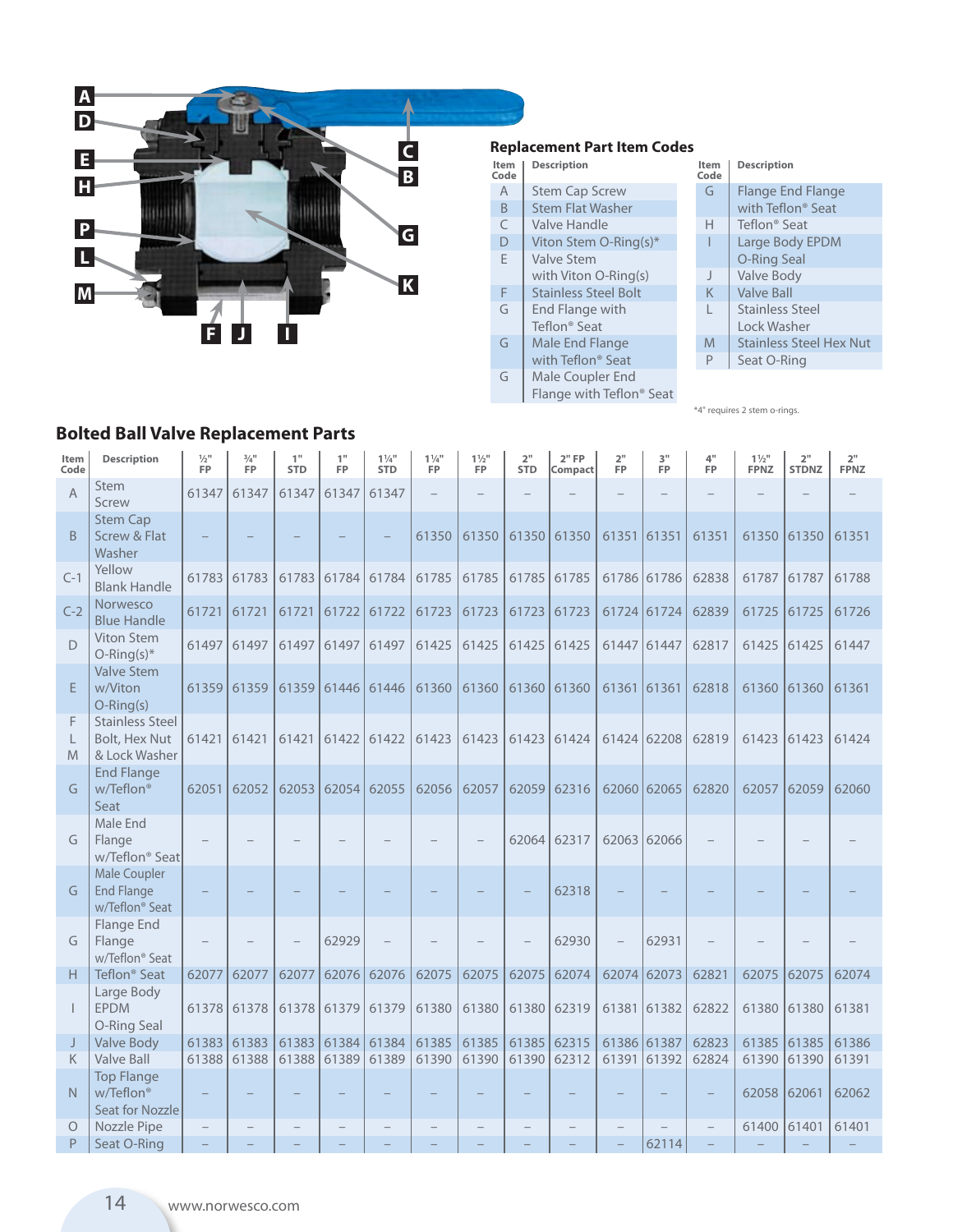#### **Multi-Port Ball Valve Replacement Parts**

| Size            | <b>Repair Kit-EPDM O-Rings</b><br>and Teflon® Seats (2) | <b>Optional Repair Kit-</b><br>Viton O-Rings (3) | T-Ball | <b>Handles</b> | <b>Valve Stem</b><br>with EPDM O-Ring |
|-----------------|---------------------------------------------------------|--------------------------------------------------|--------|----------------|---------------------------------------|
| $\frac{3}{4}$ " | 61733                                                   | 60438                                            | 60429  | 61735          | 60452                                 |
| $\bigcap$       | 60435                                                   | 60442                                            | 60428  | 61736          | 60456                                 |

#### **Single Union Replacement Parts**

| <b>Size</b>         | <b>Repair Kit-EPDM O-Rings (3)</b><br>and Teflon <sup>®</sup> Seats $(2)$ | Repair Kit-<br><b>Optional Viton O-Ring (3)</b> | <b>Handles</b> | <b>Valve Stem</b><br>with EPDM O-Ring |
|---------------------|---------------------------------------------------------------------------|-------------------------------------------------|----------------|---------------------------------------|
| $\frac{1}{2}$ "     | 60430                                                                     | 60437                                           | 60444          | 60451                                 |
| $3/4$ <sup>11</sup> | 60431                                                                     | 60438                                           | 60445          | 60452                                 |
| $1$ II              | 60432                                                                     | 60439                                           | 60446          | 60453                                 |
| $1\frac{1}{4}$      | 60433                                                                     | 60440                                           | 60447          | 60454                                 |
| $1\frac{1}{2}$ "    | 60434                                                                     | 60441                                           | 60448          | 60455                                 |
| 2"                  | 60435                                                                     | 60442                                           | 60449          | 60456                                 |
| 2 <sub>II</sub>     | $60436*$                                                                  | $60443$ **                                      | 60450          | 60457                                 |

\* Includes 4 EPDM O-Rings & 2 Teflon® Seats

\*\* Includes 4 Viton O-Rings

#### **Stainless Steel Valve Replacement Parts**

| <b>Description</b> | $3/6$ <sup>II</sup> | $1/2$ <sup>11</sup> | $\frac{3}{4}$ | 4 H  | $1\frac{1}{4}$ | $1\frac{1}{2}$ " | 21    | $\mathbb{R}^n$ |
|--------------------|---------------------|---------------------|---------------|------|----------------|------------------|-------|----------------|
| Repair Kit*        | 62374               | 62375               | 62376         | 6237 | 62378          | 62379            | 62380 | 62381          |
| Handle             | 62369               | 62370               | 62370         | 6237 | 023.           | 623              | 623.  | 62373          |

\*Kit includes 2 Teflon® seats, 1 Teflon® body seal and 2 Teflon® stem seals.

#### **Cam Action Coupler Replacement Parts**

| <b>Description</b>            | $\frac{1}{2}$ <sup>11</sup> | $3/4$ <sup>11</sup> |                          | $1\frac{1}{4}$ " | $1\frac{1}{2}$ " | 2"    | з"                       | 4"    |
|-------------------------------|-----------------------------|---------------------|--------------------------|------------------|------------------|-------|--------------------------|-------|
| <b>EPDM Gasket</b>            | 61570                       | 61570               | 61571                    | 61572            | 61572            | 61574 | 61575                    | 62797 |
| Key Ring                      | 61589                       | 61589               | 61589                    | 61589            | 61589            | 61589 | 61589                    | 61589 |
| <b>Stainless Steel Pin</b>    | 61582                       | 61582               | 61582                    | 61585            | 61585            | 61585 | 61584                    | 61584 |
| <b>Stainless Steel Handle</b> | 61594                       | 61594               | 61594                    | 61595            | 61595            | 61595 | 61596                    | 61596 |
| Polypropylene Shims           | 61715                       | 61715               | 61716                    | 61717            | 61717            | 61718 | 61719                    |       |
| Locking Pin                   | $\overline{\phantom{a}}$    |                     | $\overline{\phantom{a}}$ | 63545            | 63545            | 63545 | $\overline{\phantom{a}}$ |       |

#### **Y-Line Strainer Replacement Parts**

| <b>Description</b>          | $\frac{1}{2}$ <sup>11</sup> | $3/4$ <sup>11</sup>      | 4 H                      | $1\frac{1}{4}$ <sup>11</sup> | $1\frac{1}{2}$           | 2 <sup>11</sup> | 3"    |
|-----------------------------|-----------------------------|--------------------------|--------------------------|------------------------------|--------------------------|-----------------|-------|
| <b>EPDM Gasket</b>          | 61452                       | 61452                    | 61750                    | 61750                        | 61561                    | 61561           |       |
| YLS w/o Screen              | 61307                       | 61308                    | 61309                    | 61748                        | 61287                    | 61288           | 62334 |
| 6 Mesh Screen               | $\overline{\phantom{a}}$    | $\overline{\phantom{a}}$ | $\overline{\phantom{a}}$ | $\overline{\phantom{a}}$     | 62306                    | 62306           | 62231 |
| 12 Mesh Screen              | $\overline{\phantom{a}}$    | $\qquad \qquad -$        | $-$                      | $\qquad \qquad -$            | 62307                    | 62307           | 62249 |
| 20 Mesh Screen              | 61449                       | 61449                    | 61749                    | 61749                        | 61508                    | 61508           | 62252 |
| 40 Mesh Screen              | 61450                       | 61450                    | 61746                    | 61746                        | 61509                    | 61509           | 62261 |
| 80 Mesh Screen              | 61451                       | 61451                    | 61747                    | 61747                        | 61510                    | 61510           | 62400 |
| <b>EPDM Body O-Ring</b>     | $\overline{\phantom{a}}$    | $\overline{\phantom{a}}$ |                          | $-$                          | $-$                      |                 | 62266 |
| EPDM Plug O-Ring            | $\overline{\phantom{a}}$    | $\overline{\phantom{a}}$ |                          | $\overline{\phantom{0}}$     | $\overline{\phantom{a}}$ |                 | 62283 |
| Cap only w/Plug<br>& O-Ring |                             |                          |                          |                              | 61567                    | 61567           | 62335 |

#### **T-Line Strainer Replacement Parts**

| <b>Description</b> | $\frac{1}{2}$ <sup>11</sup> | $3/4$ <sup>11</sup> | 411   |
|--------------------|-----------------------------|---------------------|-------|
| <b>EPDM Gasket</b> | 61537                       | 61537               | 61537 |
| TLS w/o Screen     | 61283                       | 61284               | 61285 |
| 20 Mesh Screen     | 61404                       | 61404               | 61404 |
| 40 Mesh Screen     | 61405                       | 61405               | 61405 |
| 80 Mesh Screen     | 61406                       | 61406               | 61406 |